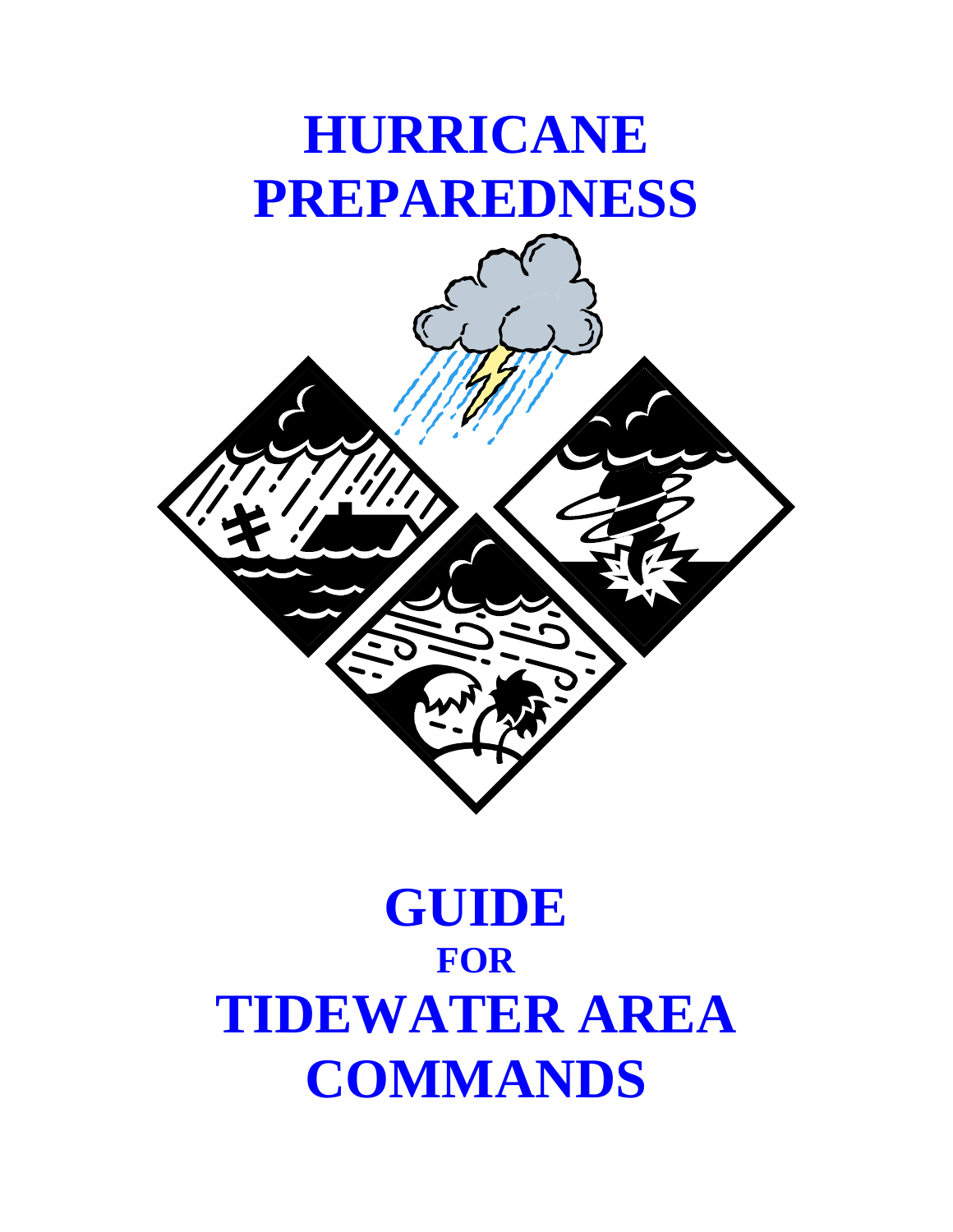# FINCEN Employee Emergency Contact Line

## 866-450-9820

In the event of an Emergency this phone number will be used to inform members of the operational status of the Finance Center. Those of you who do not have out of area contacts will be asked to provide the following information:

- Name
- Phone number where you can be reached
- Evacuation location to include: City, State and Hotel information
- And any additional information you would like passed to your supervisor.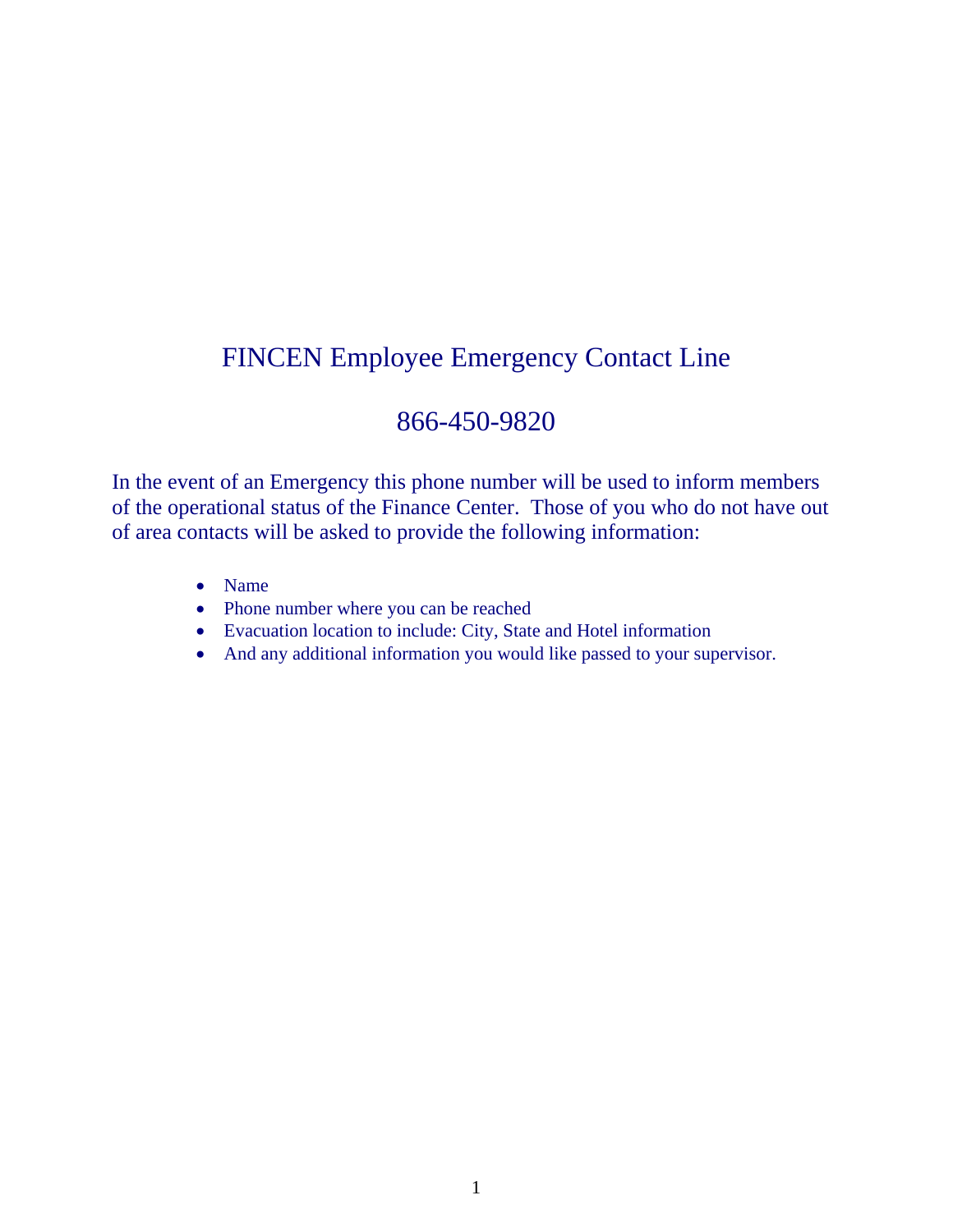## **TABLE OF CONTENTS**

|    | <b>B. HURRICANE APPROACHING</b>                                 |  |
|----|-----------------------------------------------------------------|--|
|    | 1. Planning                                                     |  |
|    |                                                                 |  |
|    | b. Family Disaster Supply Kit(also see following insert) PAGE 4 |  |
|    |                                                                 |  |
|    |                                                                 |  |
|    |                                                                 |  |
|    | <b>C. HURRICANE WATCH</b>                                       |  |
|    |                                                                 |  |
|    |                                                                 |  |
| D. | <b>HURRICANE WARNING</b>                                        |  |
|    |                                                                 |  |
|    |                                                                 |  |
|    |                                                                 |  |
|    |                                                                 |  |
|    |                                                                 |  |
|    |                                                                 |  |
|    |                                                                 |  |
|    |                                                                 |  |
|    |                                                                 |  |
|    |                                                                 |  |
|    |                                                                 |  |
|    |                                                                 |  |
|    | <b>E. AFTER THE HURRICANE</b>                                   |  |
|    |                                                                 |  |
|    |                                                                 |  |
|    |                                                                 |  |
|    |                                                                 |  |
|    | G. COPING WITH CHILDREN'S REACTIONS TO DISASTERS  PAGE 31       |  |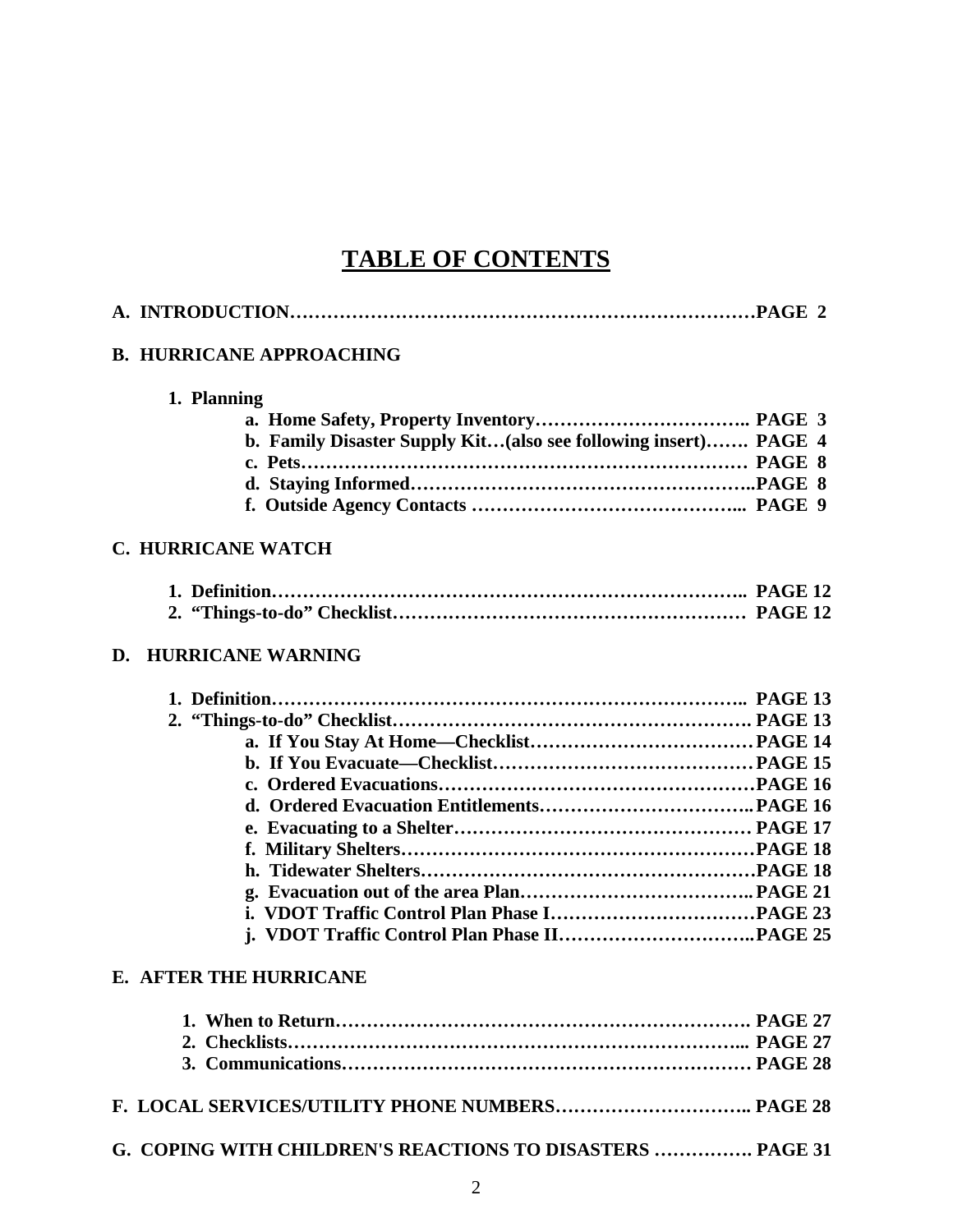

This booklet provides guidance on how you and your family should prepare for, and if necessary, live through a hurricane. **NOW** is the time to prepare for a hurricane, **NOT** when it is 72 hours away. Take the time to read this information and take action to prepare yourself and our family. The booklet is designed to walk you through the various stages of hurricane preparation, and discusses the recommended actions you and your family should take in the event a hurricane threatens the area. A copy of this guide and other hurricane preparedness information is accessible in the Hurricane Public Folder in MS Outlook.

In addition to this guide, hurricane preparedness information that is specific to the Hampton Roads area can be obtained at the following web sites:

> <http://www.pilotonline.com/hurricanes/> <http://www.vdot.state.va.us/traf/hurricane.html>

#### **How Are Hurricanes Classified?**

The National Hurricane Center classifies hurricanes according to their potential for producing extensive damage on a scale of 1 to 5. Much of the damage caused by a hurricane is a result of a "storm surge". A "Storm Surge" is a large dome of water pushed up in advance of a hurricane prior to making landfall. This dome of water can exceed 20 feet depending upon the strength of the hurricane and tide conditions. Storm surge flooding has caused more deaths than hurricane winds. A storm surge is not to be confused with a tidal wave or tsunami. It is a large amount of water on top of which there is heavy wave action. A storm surge can last for several hours. In a deep ocean, this huge dome of water sinks and flows away, but as the storm nears land, the rising sea floor blocks the water's escape. It comes ashore as a deadly flood. During high tide, the storm surge will be even deeper and more extensive. The following table is a breakdown of the average wind speed and storm surge values for each of the five hurricane categories:

| <b>TYPE</b>           | <b>CATEGORY</b> | <b>WINDS</b> | <b>SURGE</b>      |
|-----------------------|-----------------|--------------|-------------------|
|                       |                 | (MPH)        |                   |
| <b>Depression</b>     |                 | $>35$        |                   |
| <b>Tropical Storm</b> |                 | $39 - 73$    |                   |
| <b>Hurricane</b>      |                 | $74 - 95$    | $4 - 5$ Feet      |
| <b>Hurricane</b>      | 2               | $96 - 110$   | <b>6 - 8 Feet</b> |
| <b>Hurricane</b>      | 3               | $111 - 130$  | 9 - 12 Feet       |
| <b>Hurricane</b>      | 4               | $131 - 155$  | 13 - 18 Feet      |
| <b>Hurricane</b>      |                 | >155         | $>18$ Feet        |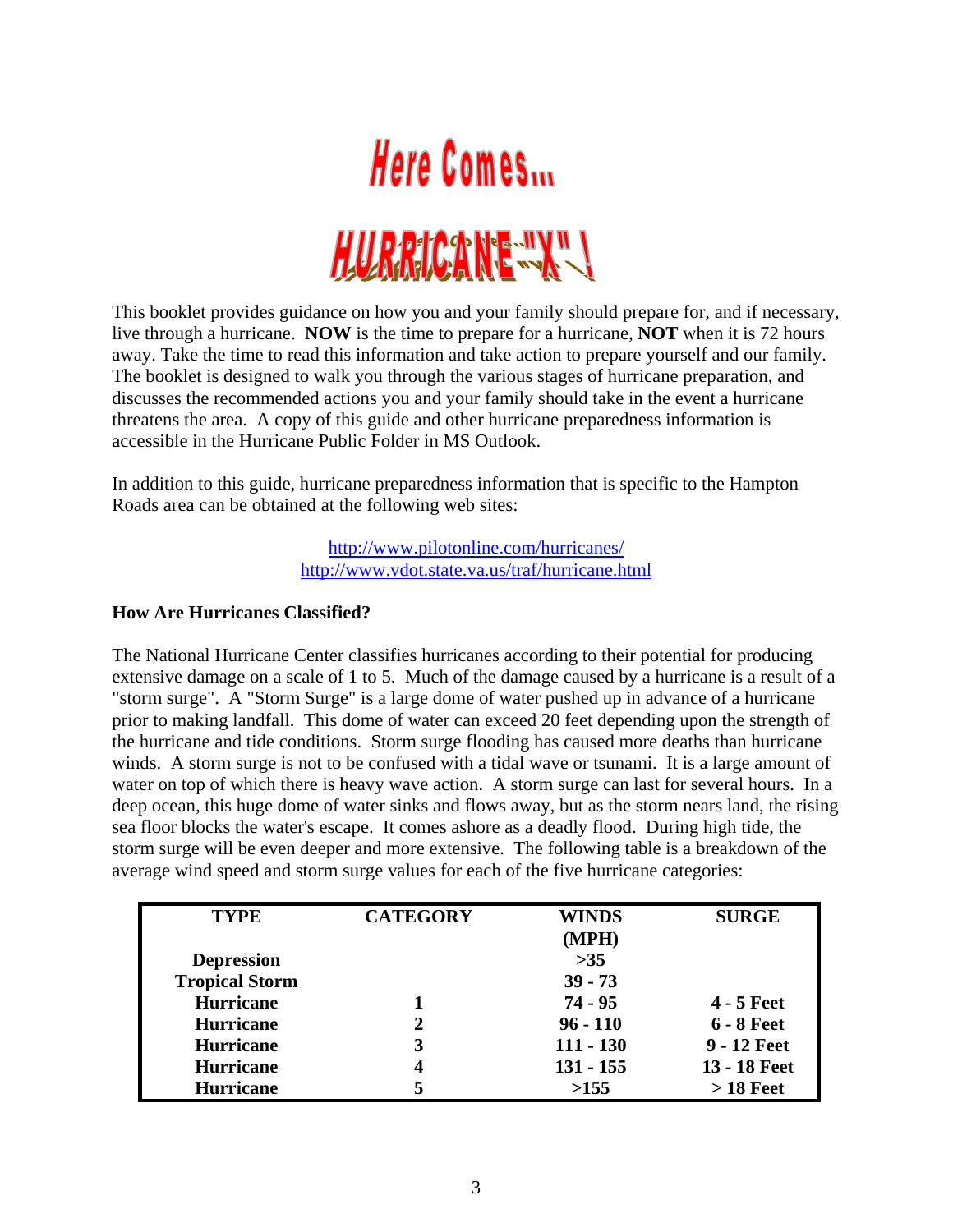## **HURRICANE APPROACHING Hurricane Conditions of Readiness**

There are four conditions of readiness for the purpose of preparing the unit for an approaching Hurricane:

|                        | CONDITION FOUR - The readiness condition set when hurricane force winds are possible<br>within seventy-two $(72)$ hours.                                  |
|------------------------|-----------------------------------------------------------------------------------------------------------------------------------------------------------|
|                        | CONDITION THREE - The readiness condition set when hurricane force winds are possible<br>within forty-eight (48) hours.                                   |
|                        | CONDITION TWO - The warning condition set when hurricane force winds are possible<br>within twenty-four $(24)$ hours.                                     |
| <b>CONDITION ONE -</b> | The danger condition set when hurricane force winds are possible within<br>twelve (12) hours and until the storm has passed and is no longer a<br>threat. |

## PLANNING - YOUR FAMILY'S KEY TO HURRICANE SURVIVAL

#### **How Safe is Your Home?**

If you live near the coast, plan to relocate during a hurricane emergency. If you live in a mobile home, always plan to relocate. Don't forget that public utilities may fail if a hurricane strikes. Utilities include electricity, natural gas, sewer services, storm water, telephone, water and cable television. It may take days or weeks before utilities can be restored. This may make survivability extremely difficult. *How would your family survive with one or more of the above utilities no longer available for days or weeks?* Your home may be safe, but you could be affected by the loss of one or more public utilities by being close to the disaster-stricken area. Contact your local Emergency Management Office for assistance in evaluating the vulnerability of your home. **Protect your windows!** Permanent shutters are the best protection. A lower-cost approach is to put up plywood panels. Use 1/2 inch plywood--marine plywood is best--cut to fit each window. Remember to mark which board fits which window. Pre-drill holes every 18 inches for screws. Do this long before the storm.

#### **Take a Regular Inventory of Your Property**

A complete inventory of personal property will help in obtaining insurance settlements and/or tax deductions of uninsured losses. Inventory checklists can be obtained from your insurance representative. Don't trust your memory! Emotional stress upon your family will already be traumatic after a disaster. Document personal property by listing descriptions, taking pictures or video of household belongings. **Store important documents in waterproof containers or a safety deposit box.**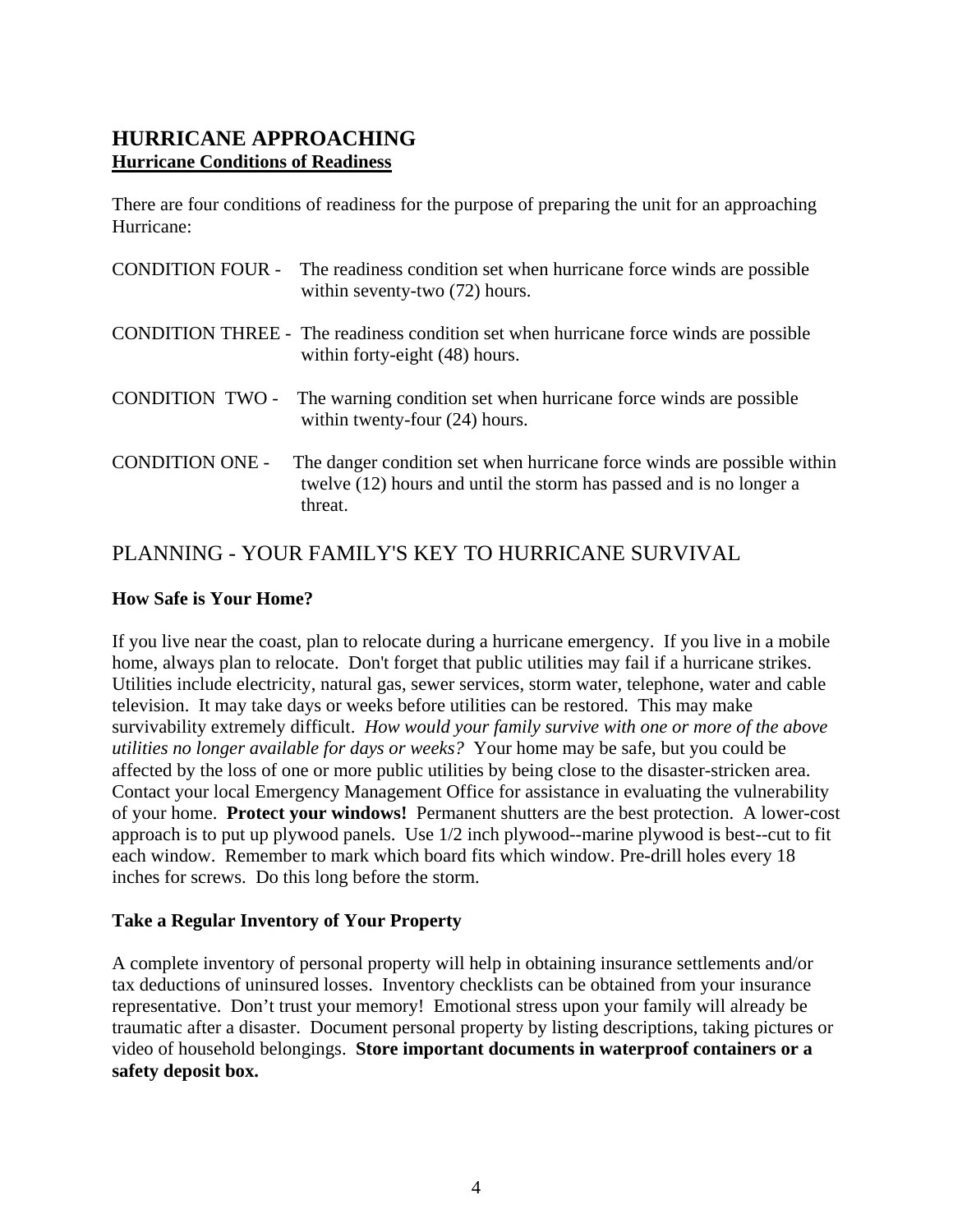## **Family Disaster Supply Kit**

Since we live in an area that is vulnerable to hurricanes, it is a good idea to set aside certain supplies at home throughout the year in preparation for major emergencies or disasters. We recommend you keep them in a separate "Family Disaster Supplies Kit" to ensure they are easy to find when you need them. Identify a safe room for storage of the supply kit. **Don't forget to rotate and replace expired items throughout the year.**

Family members should discuss and plan additional supplies that might be needed over an extended period of time. Be ready for the hurricane season. Some supplies will be required in the event you elect to stay in your home. Others may be required if you evacuate, relocate or go to a shelter.

REMINDER: After a hurricane watch is issued, there is usually a very high demand and short supply of many items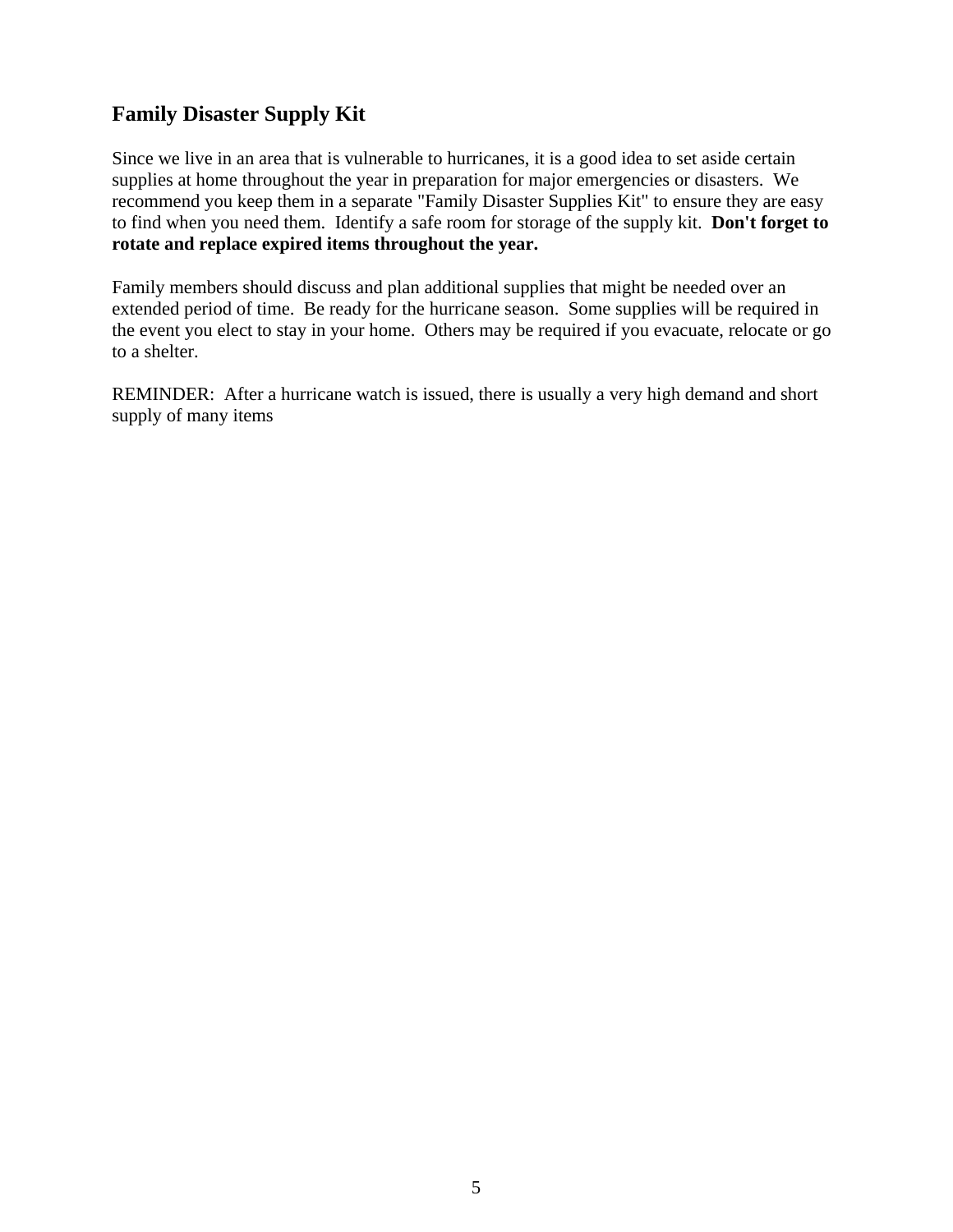#### **SUGGESTED FAMILY DISASTER KIT CHECK-OFF LISTS**

#### **WATER:**

- **\_\_\_\_\_** Store one gallon of water per person per day (two quarts for drinking, two quarts for food preparation/sanitation)
- Keep at least a three-day supply of water for each person in your household

#### **FOOD:**

- **\_\_\_\_\_** Ready-to-eat canned meats, fruits and vegetables
- \_\_\_\_\_ Canned juices, milk, soup (if powdered, store extra water)
- \_\_\_\_\_ Staples--sugar, salt, pepper
- \_\_\_\_\_ High energy foods--peanut butter, jelly, crackers, granola bars, trail mix
- \_\_\_\_\_ Vitamins
- Foods for infants, elderly persons or persons on special diets
- \_\_\_\_\_ Comfort/stress foods--cookies, hard candy, sweetened cereals, lollipops, instant coffee, tea bags

#### **FIRST AID KIT:**

- **\_\_\_** Sterile adhesive bandages (assorted sizes) \_\_\_ Antiseptic
- <sup>2</sup>-inch sterile gauze pads (4-6) <sup>7</sup> Triangular bandages (<sup>3</sup>/<sub>4</sub>-inch sterile gauze pads (4-6) <sup>3</sup> Moistened towelettes
- $\frac{1}{10}$  4-inch sterile gauze pads (4-6)
- \_\_\_ Hypoallergenic adhesive tape \_\_\_ Thermometer
- \_\_\_ 2-inch sterile roller bandages (3 rolls) \_\_\_ Tongue Blades (2)
- \_\_\_ 3-inch sterile roller bandages (3 rolls) \_\_\_ Cleansing agent/soap
- \_\_\_ Scissors, Tweezers, Needle \_\_\_ Latex gloves (2 pair)
- \_\_\_ Tube of petroleum jelly or other lubricant
- \_\_\_ Assorted sizes of safety pins Sunscreen

#### **NON-PRESCRIPTION DRUGS:**

- **\_\_\_\_** Aspirin or nonaspirin pain reliever
- \_\_\_\_ Anti-diarrhea medication
- \_\_\_\_ Antacid (for stomach upset)
- \_\_\_\_ Syrup of Ipecac (use to induce vomiting if advised by the Poison Control Center)
- \_\_\_\_ Laxative
- \_\_\_\_ Activated charcoal (use if advised by the Poison Control Ctr)
- 
- 
- 
- 
- 
- 
-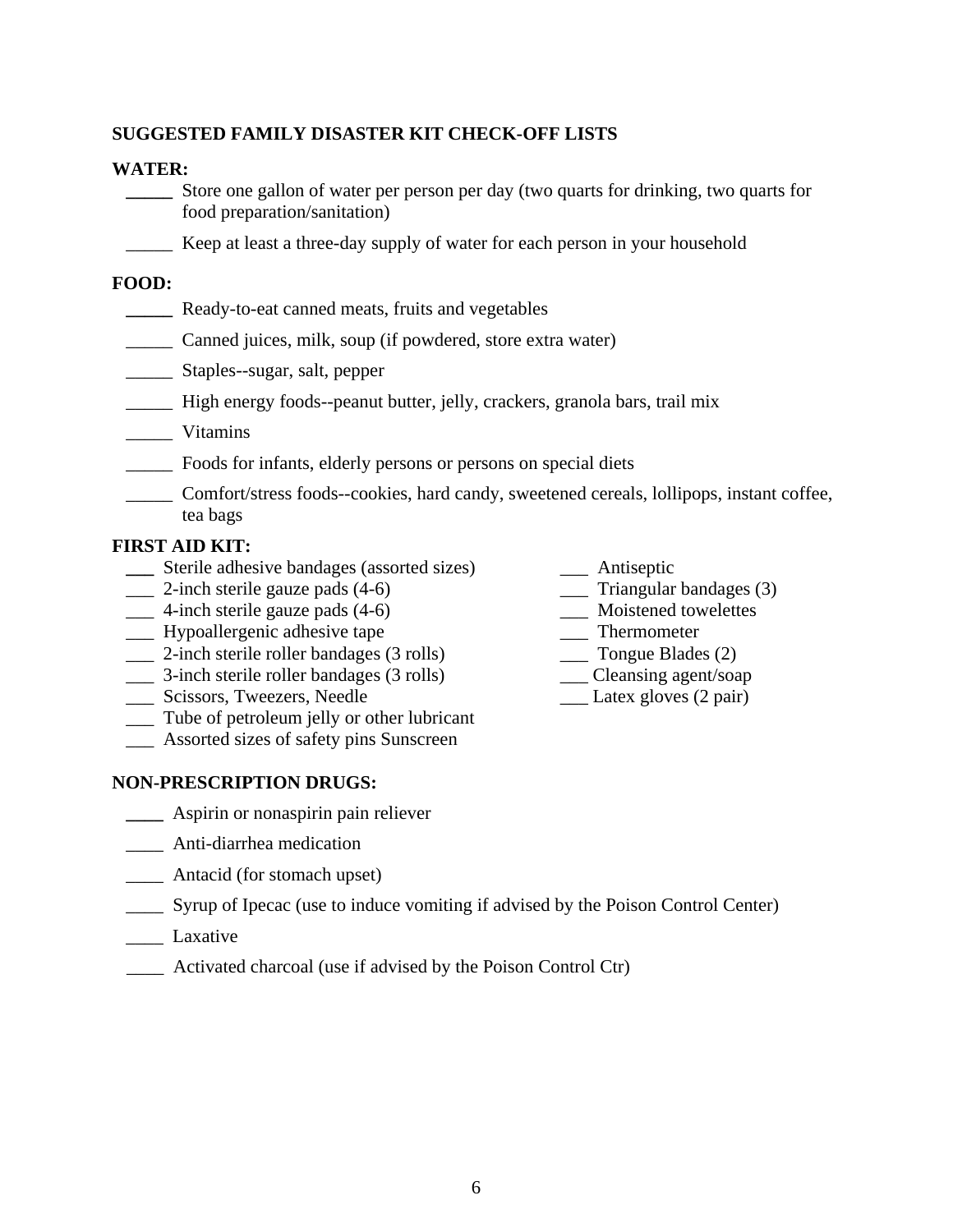#### **TOOLS/SUPPLIES:**

- **\_\_\_\_** Mess kits, or paper cups, plates and plastic utensils
- \_\_\_\_ Tape
- **Emergency preparedness manual**
- Pliers
- \_\_\_\_ Battery-operated radio and extra batteries
- \_\_\_\_ Compass
- \_\_\_\_ Flashlight and extra batteries
- \_\_\_\_ Whistle
- \_\_\_\_ Cash or traveler's checks, change
- \_\_\_\_ Tube tent
- \_\_\_\_ Nonelectric can opener, utility knife
- \_\_\_\_ Signal flare
- \_\_\_\_ Fire extinguisher: small canister, ABC type
- \_\_\_\_\_ Paper/pencil
- \_\_\_\_ Matches in a waterproof container
- \_\_\_\_ Aluminum foil
- \_\_\_\_ Plastic storage containers
- \_\_\_\_ Needles, thread
- \_\_\_\_ Medicine dropper
- \_\_\_\_ Shut-off wrench, to turn off household gas and water
- \_\_\_\_ Plastic sheeting
- \_\_\_\_ Map of the area (for locating shelters)

#### **SANITATION**:

- \_\_\_\_ Toilet paper, towelettes
- \_\_\_\_ Personal hygiene items
- \_\_\_\_ Soap, liquid detergent
- \_\_\_\_ Feminine supplies
- \_\_\_\_ Plastic bucket with tight lid
- \_\_\_\_\_ Disinfectant
- \_\_\_\_ Household chlorine bleach
- \_\_\_\_ Plastic garbage bags, ties (for personal sanitation uses)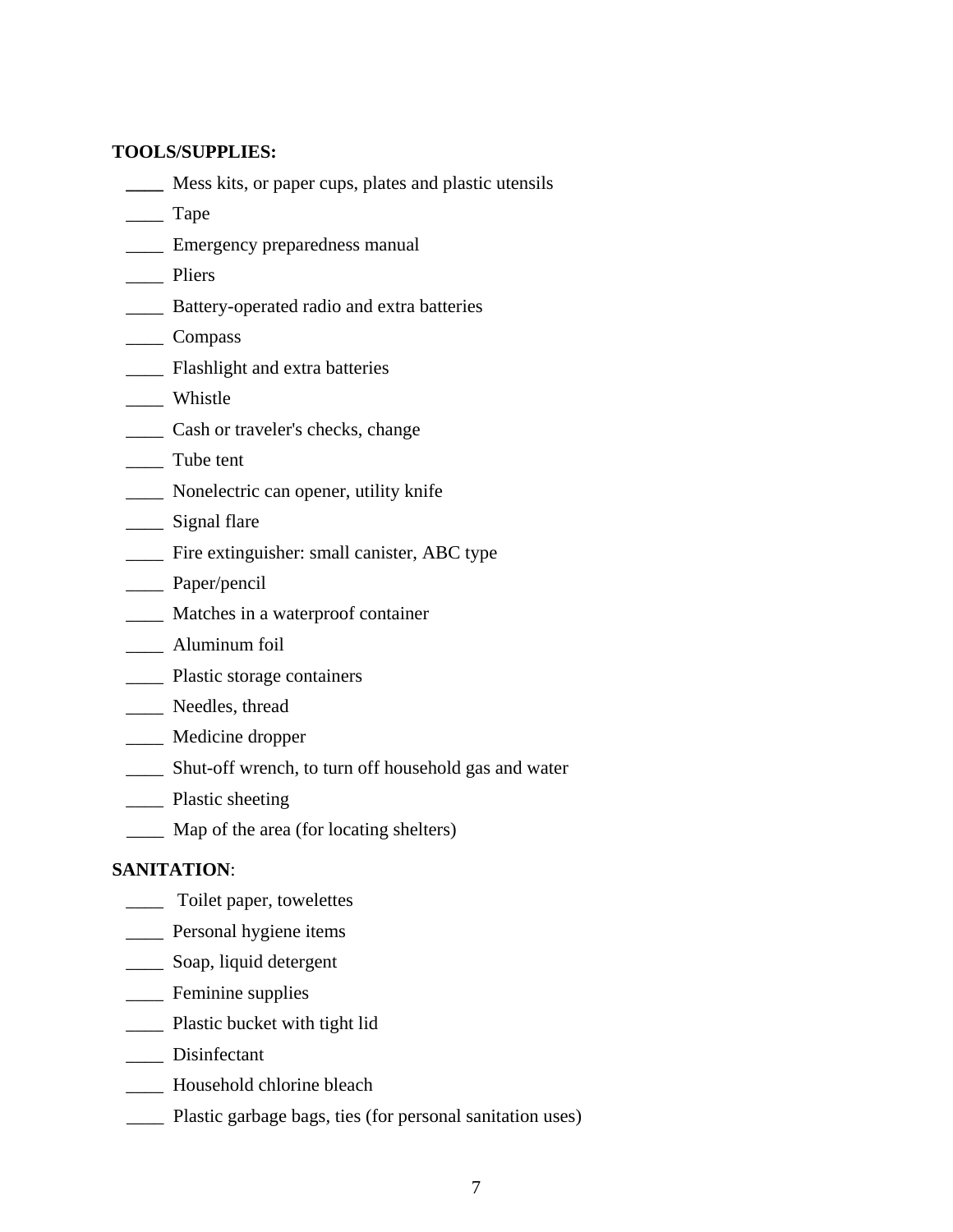#### **CLOTHING AND BEDDING:**

| Sturdy shoes or work boots               | Hat and gloves                                                                                 |
|------------------------------------------|------------------------------------------------------------------------------------------------|
| Thermal underwear                        | Rain gear                                                                                      |
| Blankets or sleeping bags                | Sunglasses                                                                                     |
| <b>SPECIAL ITEMS:</b> (For Baby)         |                                                                                                |
| Formula                                  | Diapers                                                                                        |
| <b>Bottles</b>                           | Powdered milk                                                                                  |
| Medications<br>(For Adults)              |                                                                                                |
| Heart and high blood pressure medication | Insulin                                                                                        |
| Prescription drugs                       | Denture needs                                                                                  |
| Contact lenses and supplies              | Extra eye glasses                                                                              |
| Entertainment—games & books              |                                                                                                |
|                                          | Important Family Documents: ( <i>Keep these records in a waterproof, portable container.</i> ) |

- Will, insurance policies, contracts, deeds, stocks & bonds
	- Passports, social security cards, immunization records
	- Bank account numbers
	- Credit card account numbers and companies
	- Inventory of valuable household goods, important telephone #s
	- Family records (birth, marriage, death certificates)

#### **SUGGESTIONS AND REMINDERS:**

- Store your kit in a convenient place known to all family members. Keep a smaller version of the Disaster Supplies Kit in the trunk of your car.
- Keep items in air-tight plastic bags.
- Change your stored water supply every six months so it stays fresh.
- Rotate your stored food every six months.
- Re-think your kit and family needs at least once a year. Replace batteries, update clothes, etc.
- Ask your physician or pharmacist about storing prescription medications.
- Create a list of "can't live without" items that you would want to grab in a moments notice if you have to evacuate in a hurry. Each member of the family should be allowed a few item (keepsakes, photo albums, etc.) that will fit in the car with you.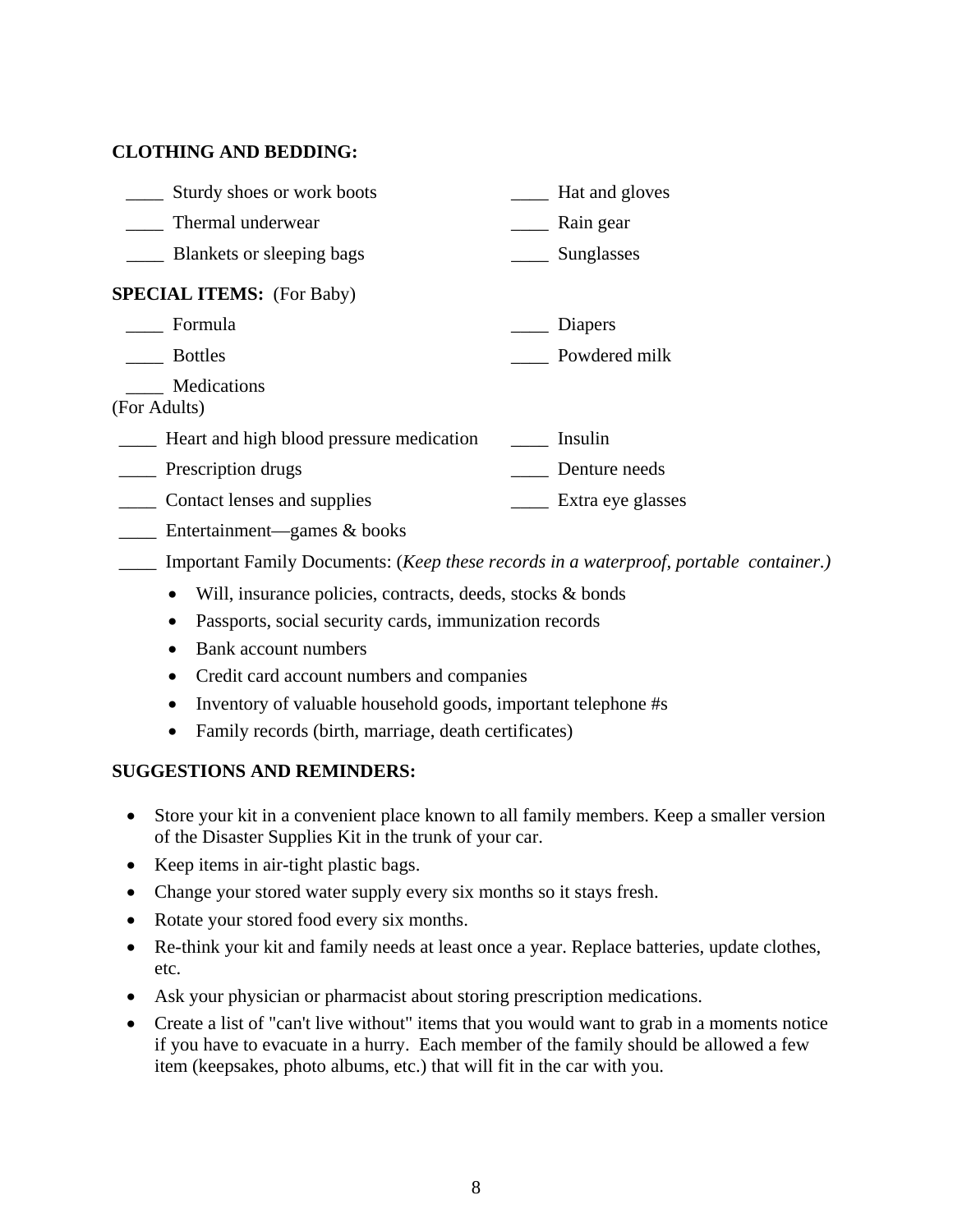## **What About Family Pets?**

Don't forget to make special arrangements and plans for a place that will safely house, feed and care for your pets. If you evacuate, are the pets going with you? Don't forget to include food and water in your Family Disaster Supplies Kit. You will not be allowed to bring your pets to public shelters. Make arrangements with your veterinarian, humane society or private shelter outside the normal hurricane impact areas.

## **STAYING INFORMED**

### During Work Hours

An approaching hurricane may affect your work schedule. You may be released early from work based on your responsibilities to make final preparations at home. Information about early release/evacuation of personnel will normally be passed to you via e-mail or by your supervisor. **During Hurricane conditions, it is your responsibility to check with your supervisor regarding hurricane related information.** Talk to your supervisor if you have any questions.

#### **After hours/weekends**

.

Information Lines – During Hurricane Conditions, you should contact the weather information line at (757) 523-6001 or log on to [www.fincen.uscg.mil/weather.htm](http://www.fincen.uscg.mil/weather.htm) **.** Monitor local media sources for announcements regarding the status of the Finance Center and evacuation. In the event of an evacuation members can contact the FINCEN Employee Emergency Contact line at 866-450-9820 this phone number will be used to inform members of the operational status of the Finance Center. Those of you who do not have out of area contacts will be asked to provide the following information:

- Name
- Phone number where you can be reached
- Evacuation location to include: City, State and Hotel information
- And any additional information you would like passed to your supervisor.

The following TV/Radio stations will carry announcements:

| Radio         | <b>Television</b> |
|---------------|-------------------|
| WWDE 101.3 FM | WAVY TV10         |
| WVBM 92.9 FM  | WVEC TV13         |
| WLTY 95.7 FM  | WTKR TV3          |
| WICD 107.7FM  |                   |

*Listen carefully to ensure you are receiving COAST GUARD FINCEN information and not information about other agencies or services.*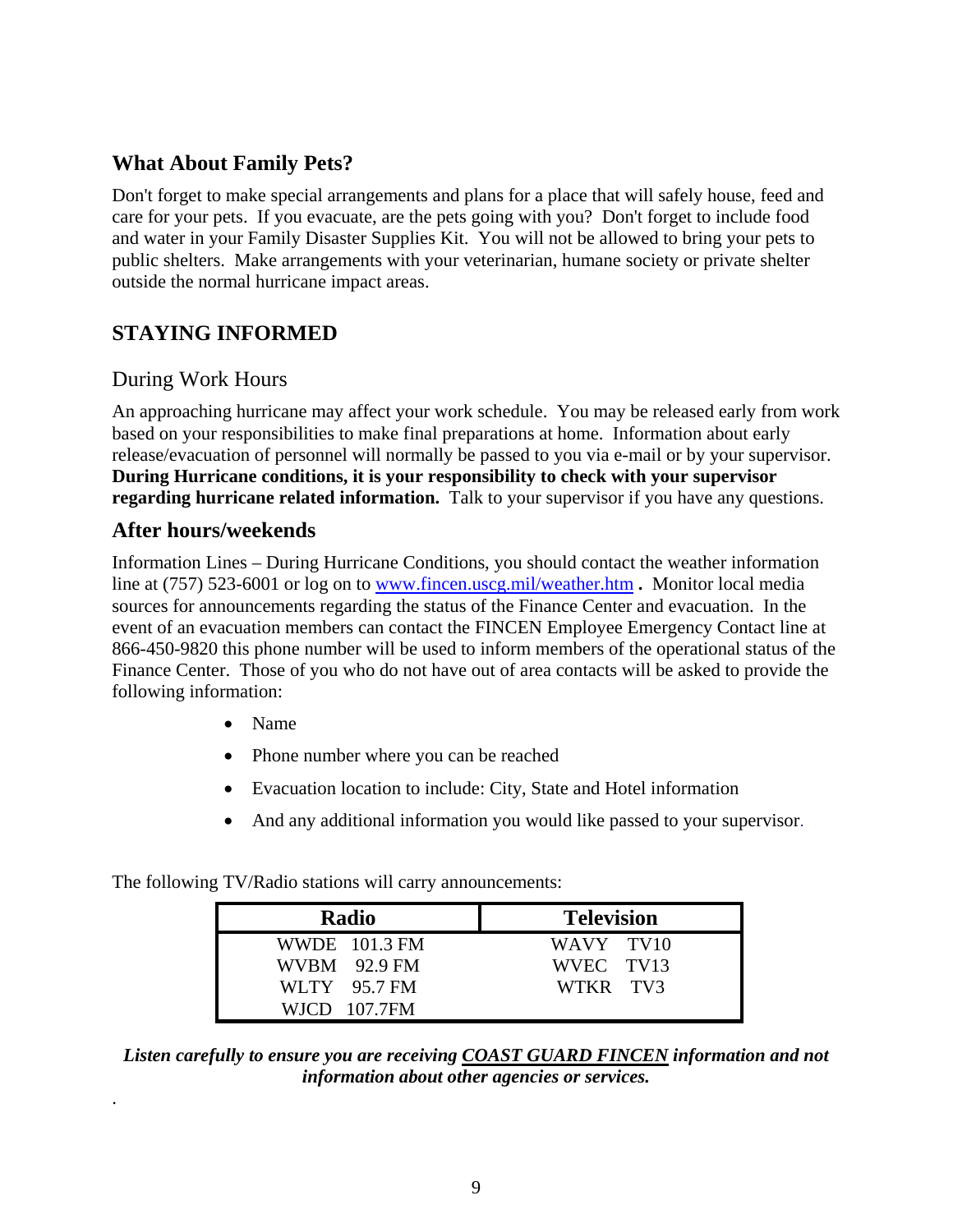### **Outside Agency Contacts**

#### **Other Agencies to Call for Information**

#### **National Oceanic and Atmospheric Personnel Services**

National Weather Service Forecast Office Wakefield, VA

National Hurricane Center Gables One Tower, Room 631 Coral Gable, FL

#### **Department of the Navy**

SOPA Admin Hampton Roads Area Naval Base Norfolk, VA 23511

Tony Siebers, Meteorologist- in-Charge Recorded Forecast (757*)* 899-4200

Frank LaPore (305) 229-4404

CINCLANTFLT CDO 322-6000 **\***NAVLANTMETOCCEN Forecaster 444-7750 Base Duty Officer 322-2866 OPCON 445-4375 Disaster Preparedness 322-2794/2914

**\***SETS Navy hurricane conditions and issues weather advisories.

#### **Federal Emergency Management Agency**

Region III 105 S. 7th Street Philadelphia, PA 19106

#### **Environmental Protection Agency**

Region III Philadelphia, PA 19106

#### **Department of the Army**

Norfolk District Corps of Eng. Norfolk, VA 23510 **Department of the Army (Cont'd)** Emergency Operations Center

1215) 931-5608

Rita A. Calvan Regional Director

Dennis Carney Chief, Environ. Emergency Branch (215) 566-3255 (24-hr)

Stan Ballard Emergency Manger (757) 441-7575 Norfolk Division (757) 441-7575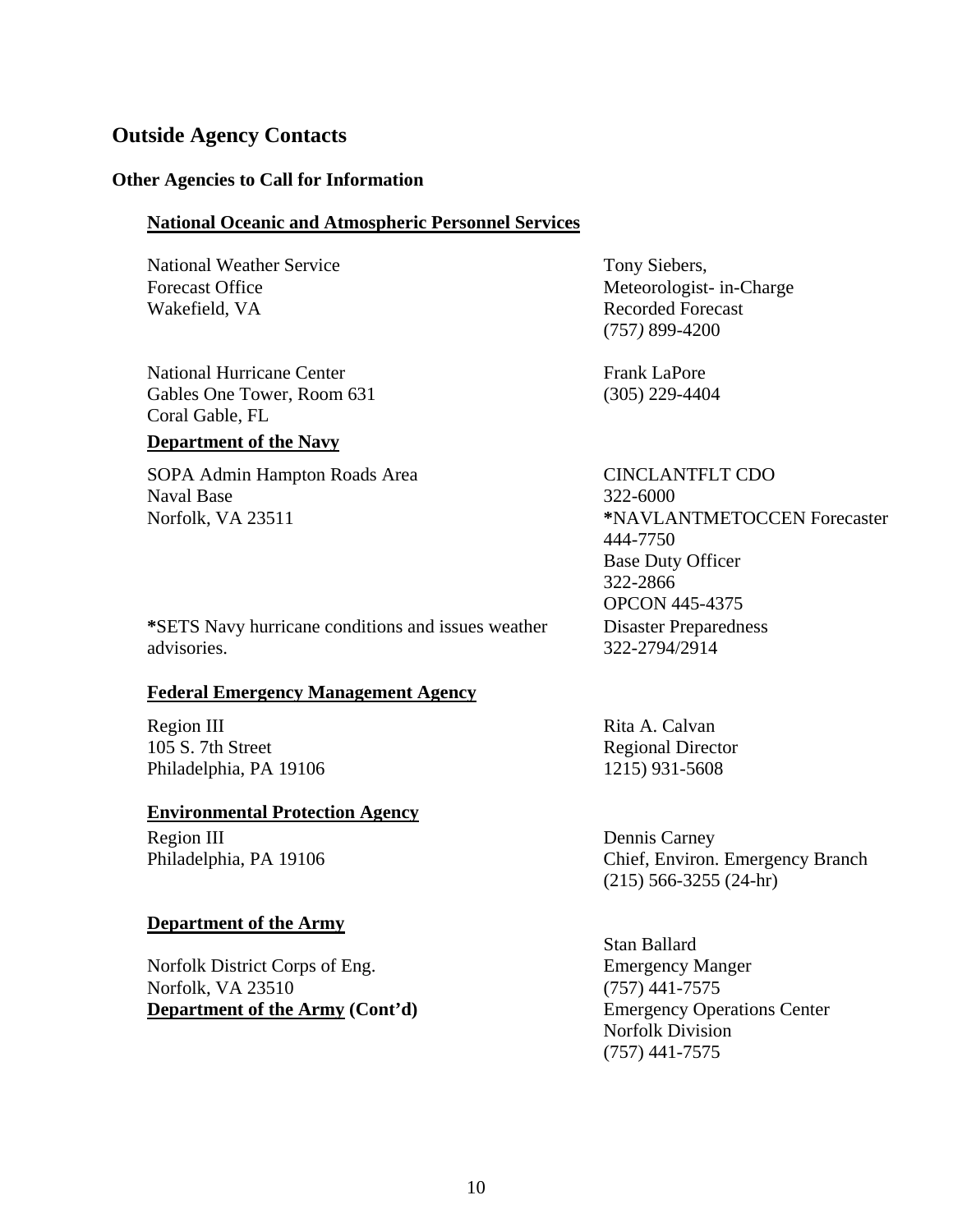#### **Commonwealth of Virginia**

Office of the Governor Richmond, VA

Emergency Operation Center Richmond, VA

1-804-786-2211

Operations Office: (804) 674-2400 (24-hr) Jim Dixon Operations Officer

Mike LaCivita Public Information 1-804-897-6519

Switchboard: 1-804-698-4000

Emergency Preparedness (757) 382-6464 Thomas H. Cooke, Coordinator

Hampton City Emergency Operations (757) 727-6414 Police (757) 727-6111 Curt Shaffer, Director

Isle of Wight county Emergency Operations (757) 357-3191 After hours 1-800-245-0090 Major Riddle Hines, Coordinator

Newport News City **Newport News City Office of Emergency Management** (757) 926-7000 Jack Williamson, Coordinator Norfolk City Emergency Operations (757) 441-5600 Howard Douthit, Acting Coordinator Jim Talbot, Deputy Coordinator

> Police Radio Dispatcher (757) 441-5610

Portsmouth City Emergency Operations (757) 393-8551 CAPT Bruce Sterling

#### Virginia Department of Environmental Quality 629 E. Main St. Richmond, VA 23219

#### **Local Government**

Chesapeake City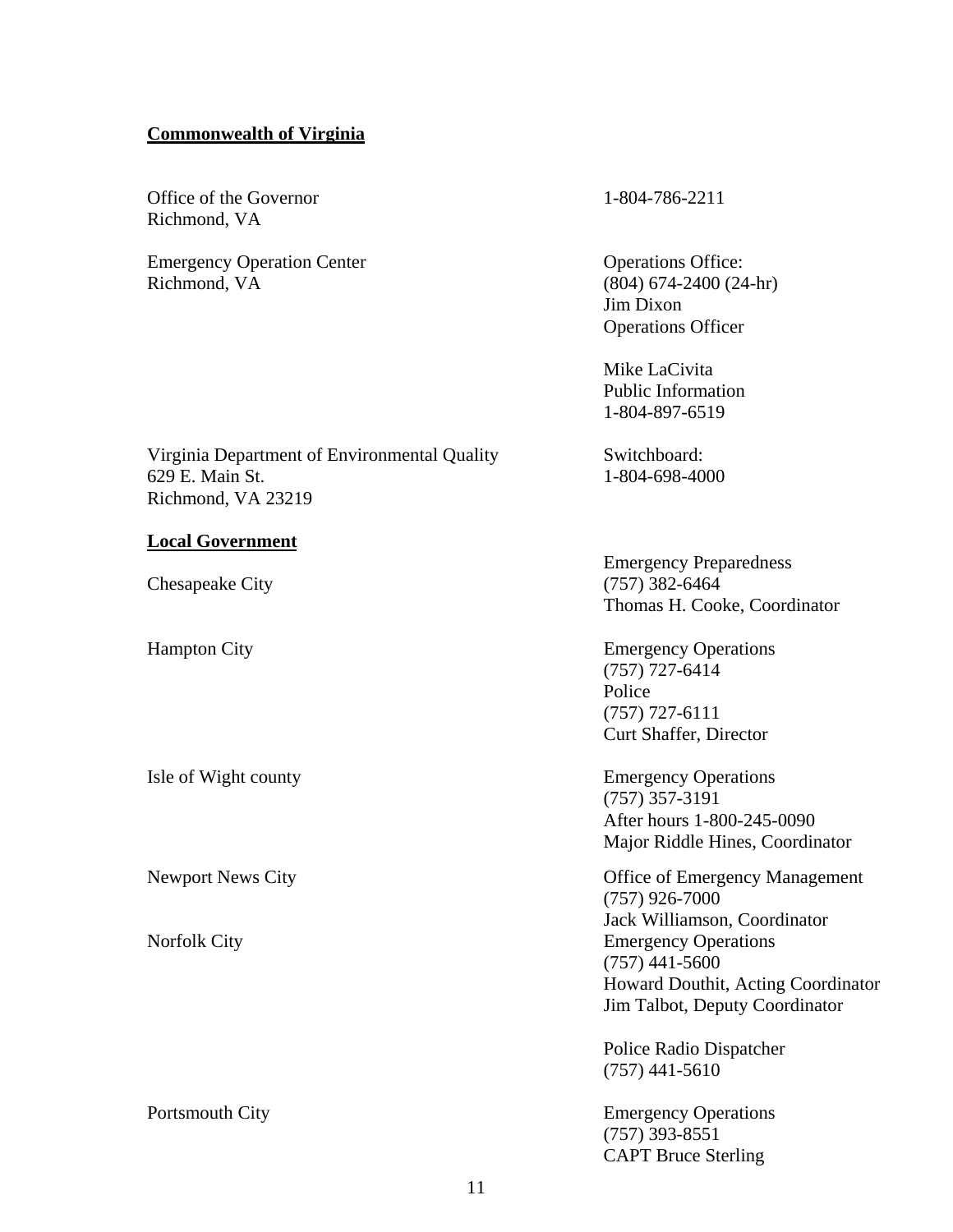Suffolk City

Emergency Operations (757) 925-6339 CAPT Jeff Messinger, Coordinator

Virginia Beach, VA Office of Emergency Management (757) 427-4228/8061 Emergency Operation Center (EOC)

#### **American Red Cross, Norfolk, VA**

Tidewater Chapter 611 W. Brambleton Ave. Norfolk, VA 23510

Day Phone (757) 446-7700 After Hours (757) 446-7756/57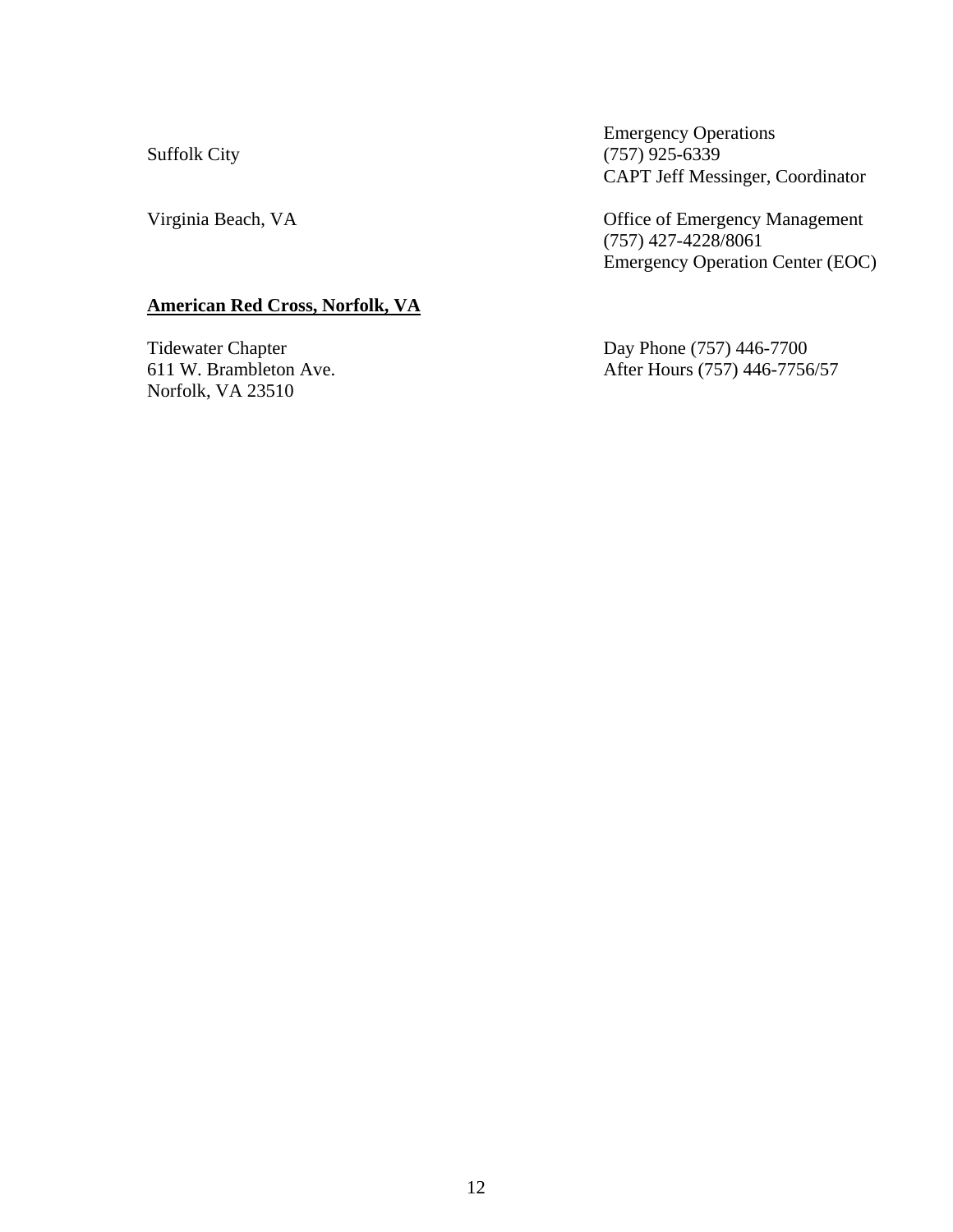## **HURRICANE WATCH ISSUED**

A **Hurricane Watch** is issued by the National Hurricane Center to **ALERT** specific regions that hurricane conditions pose a threat to a specified area **within 36 hours.** Current hurricane track prediction techniques are relatively accurate, which means that warnings of an approaching hurricane should not be taken lightly. Monitor storm reports on radio and television closely. Implement your family plan.

#### **Things-to-Do Checklist**

- \_\_\_\_ Check emergency supplies.
- \_\_\_\_ Fuel car.
- \_\_\_\_ Bring in outdoor objects such as lawn furniture, toys, and garden tools and anchor objects that cannot be brought inside.
- \_\_\_\_ Secure buildings by closing and boarding up windows. Remove outside antennas.
- \_\_\_\_ Turn refrigerator and freezer to coldest settings. Open only when absolutely necessary and close quickly.
- \_\_\_\_ Store drinking water in jugs, bottles, and cooking containers.
- \_\_\_\_ Review evacuation plan.
- \_\_\_\_ If applicable, moor boat securely or move it to a designated safe place. Use rope or chain to secure boat to trailer. Use tie-downs to anchor trailer to the ground or house.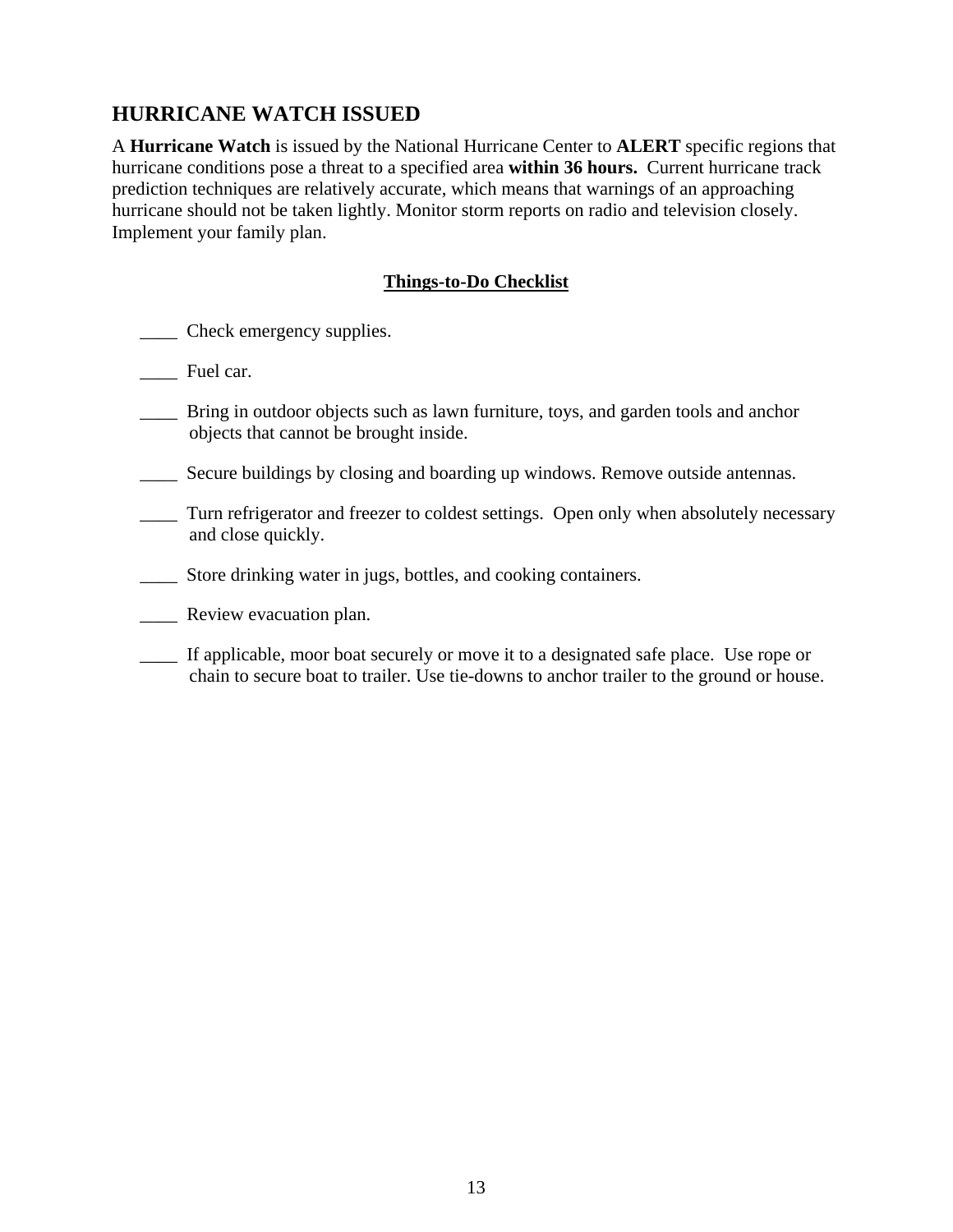## **HURRICANE WARNING ISSUED**

Things are getting serious now. A **Hurricane Warning** is issued by the National Hurricane Center when sustained winds of 74 mph (64 knots) or higher *are expected* within a specified area **in 24 hours or less. If you haven't bothered to prepare your home and family, it is almost too late … but you still have a chance!** All precautions must be completed immediately.

#### **Things-to-Do Checklist**

\_\_\_\_ If in a mobile home, check tie-downs and evacuate immediately.

- Store valuables and personal papers (birth certificates, heirlooms, personal inventory lists, pictures, titles, wills, etc.) in a waterproof container in the highest possible location protected from potential flooding. If you evacuate, be sure to take them with you.
- Avoid elevators.
- \_\_\_\_ Prepare for high winds: brace your garage door, lower antennas and be prepared to make repairs.
- \_\_\_\_ Anchor objects outside: awnings, garbage cans, grills, lawn furniture, loose garden tools, toys and all other loose objects can be deadly missiles and should be anchored securely or brought inside.
- \_\_\_\_ Protect windows and other glass: securely board up or shutter large windows and draw drapes across windows and doors to protect against flying glass.

\_\_\_\_ Move boats and trailers close to house:

- (1) Fill boats with water to weigh them down.
- (2) Lash securely to trailer and use tie-downs to anchor trailer to the ground or house.
- (3) Check mooring lines of boats that must remain in water, then leave them.
- (4) Accomplish this ahead of the hurricane watch to save time.

Prepare for storm surge, tornadoes, high winds and flooding:

Storm surges, tornadoes and floods are the real killers associated with a hurricane. In a Tornado Warning, seek inside shelter below ground level if possible. Otherwise, go to the innermost small room away from outside walls, doors and windows on the lowest level of your structure. If you are outside, seek cover in a ditch or other low spot. Do not attempt to outrun a tornado! Mobile homes and portable buildings are extremely unsafe during a tornado!

The surge of ocean water plus flash flooding of streams and rivers due to torrential rains cause 90% of the deaths associated with hurricanes. If you anticipate that your family will be at risk, evacuate early before the hurricane watch is issued! Complete evacuation well before the arrival of tropical force winds.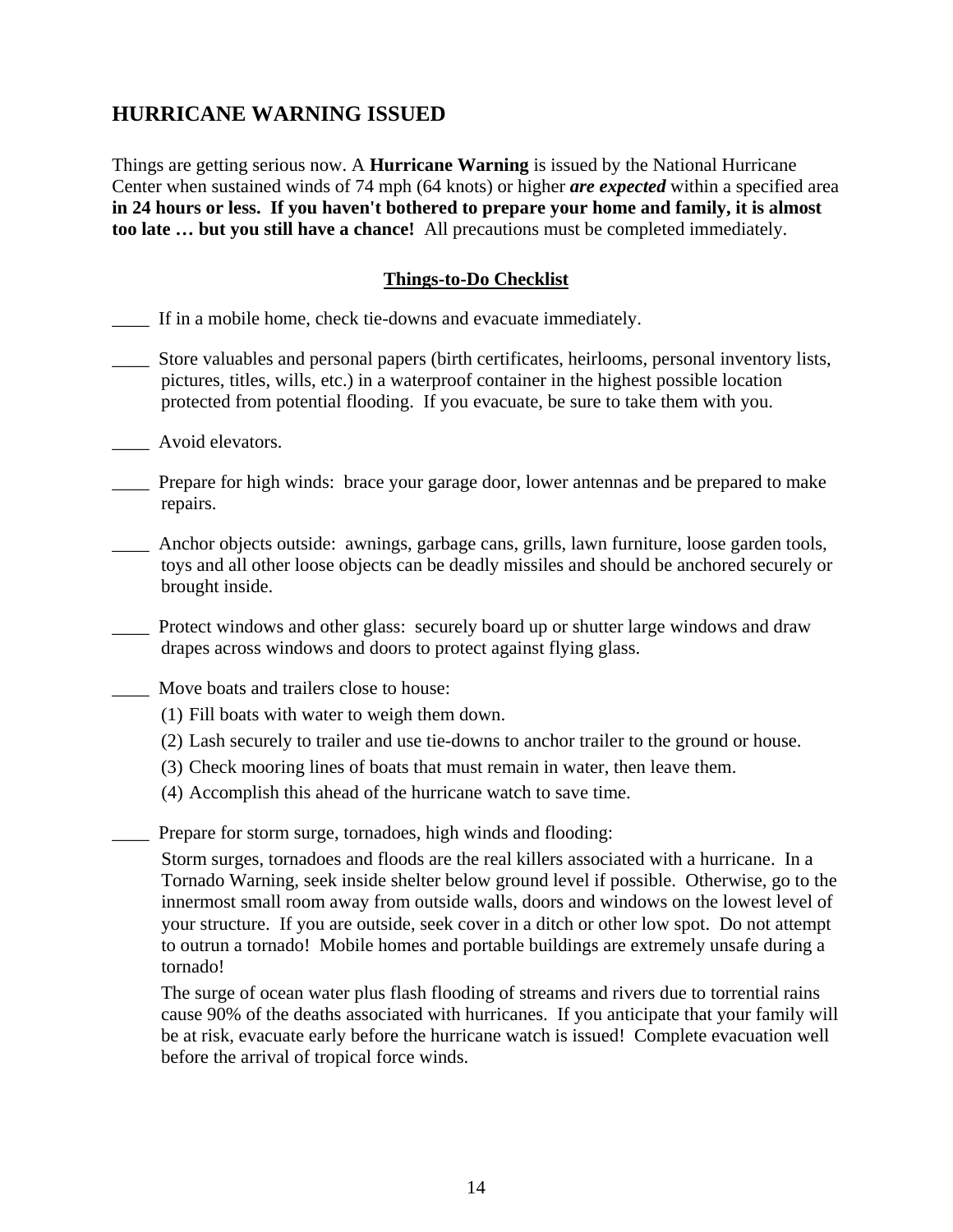## **IF YOU STAY AT HOME**

The decision to stay at home is not an easy one. If you are in a coastal area or are in an area prone to flooding, you place yourself and your family in great risk. But if you MUST stay at home, here is a list of things to do:

#### **Things-to-Do Checklist**

- \_\_\_\_ Stay indoors within an inner room on the lowest level away from doors and windows. Do not go out in the brief calm during passage of the hurricane eye. The lull sometimes ends suddenly and winds return from the opposite direction. Winds can increase in seconds to 75 mph or more.
- Keep a supply of flashlights and extra batteries handy. Avoid open flames, such as candles and kerosene lamps, as a source of light.
- \_\_\_\_ If power is lost, turn off major appliances to reduce power "surge" when electricity is restored.
- \_\_\_\_ Protect your property from damage without taking any unnecessary risks. Temporary repairs may reduce further losses from wind and water, *but be careful!*
- \_\_\_\_ Stay away from windows and glass doors; move furniture away from exposed doors and windows.
- \_\_\_\_ Keep a continuous communications watch: keep radio or television tuned to receive information from official sources. Unexpected changes can sometimes call for last minute relocations.
- **Remain calm!** Your ability to cope with emergencies will help other members of your family. Stay calm, reassuring and use common sense*. Use the telephone or cellular phones only in the event of an emergency or life-threatening situation.*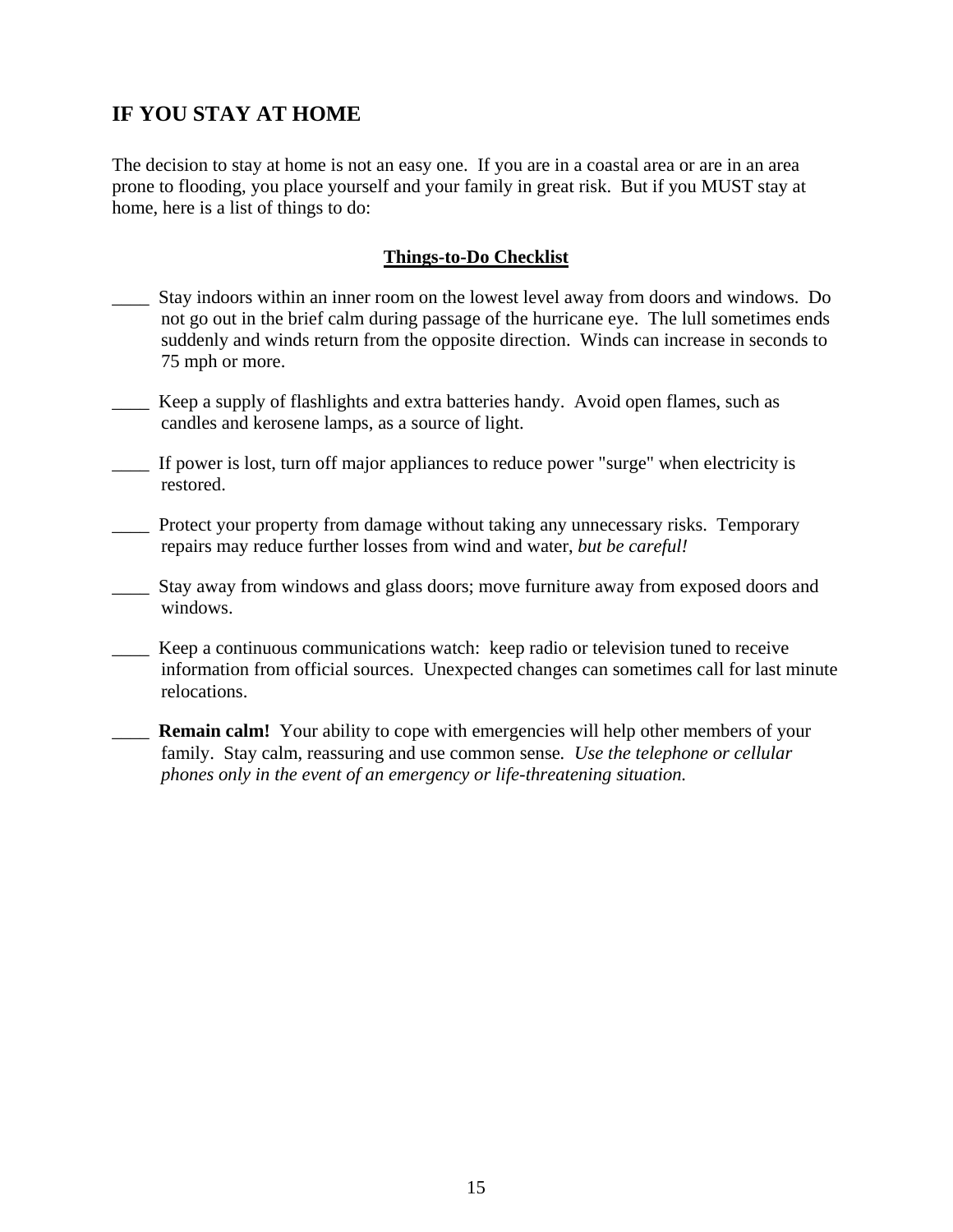## **IF YOU EVACUATE**

There are some important options you should know about with regard to evacuations. If you are ordered to evacuate by your Commanding Officer, you will be reimbursed for the cost of the evacuation. Certain rules will apply for what you can and can't claim. Chances are, if State authorities order an evacuation, the appropriate military commands will do the same. The ISC hotline ((757) 686-4233) will provide evacuation information as it is received.

If you choose to evacuate on your own (**NOT UNDER MILITARY ORDER**) *you will NOT* be reimbursed for the cost of the evacuation. Regardless of whether an evacuation is ordered or you decide to do it on your own, the following action items are suggested:

- \_\_\_\_ Know where you are going and *leave early*, providing sufficient time to avoid heavy evacuation traffic. Evacuate in daylight if possible with a full tank of gas. Take only your most valuable possessions with you; otherwise place them in high points away from flooding within you home. Listen to your car radio for additional emergency information or evacuation routing problems.
- Secure your home by unplugging appliances and turning off electricity and the main water valve.
- \_\_\_\_ Tell someone outside of the storm area where you are going (*did you fill out the form*?).
- If time permits, and you live in an identified surge zone, elevate furniture to protect it from flooding or better yet, move it to a higher floor.
- Bring pre-assembled emergency supplies and warm protective clothing.
- \_\_\_\_ Take blankets and sleeping bags to shelter.
- \_\_\_\_ Lock up home and leave.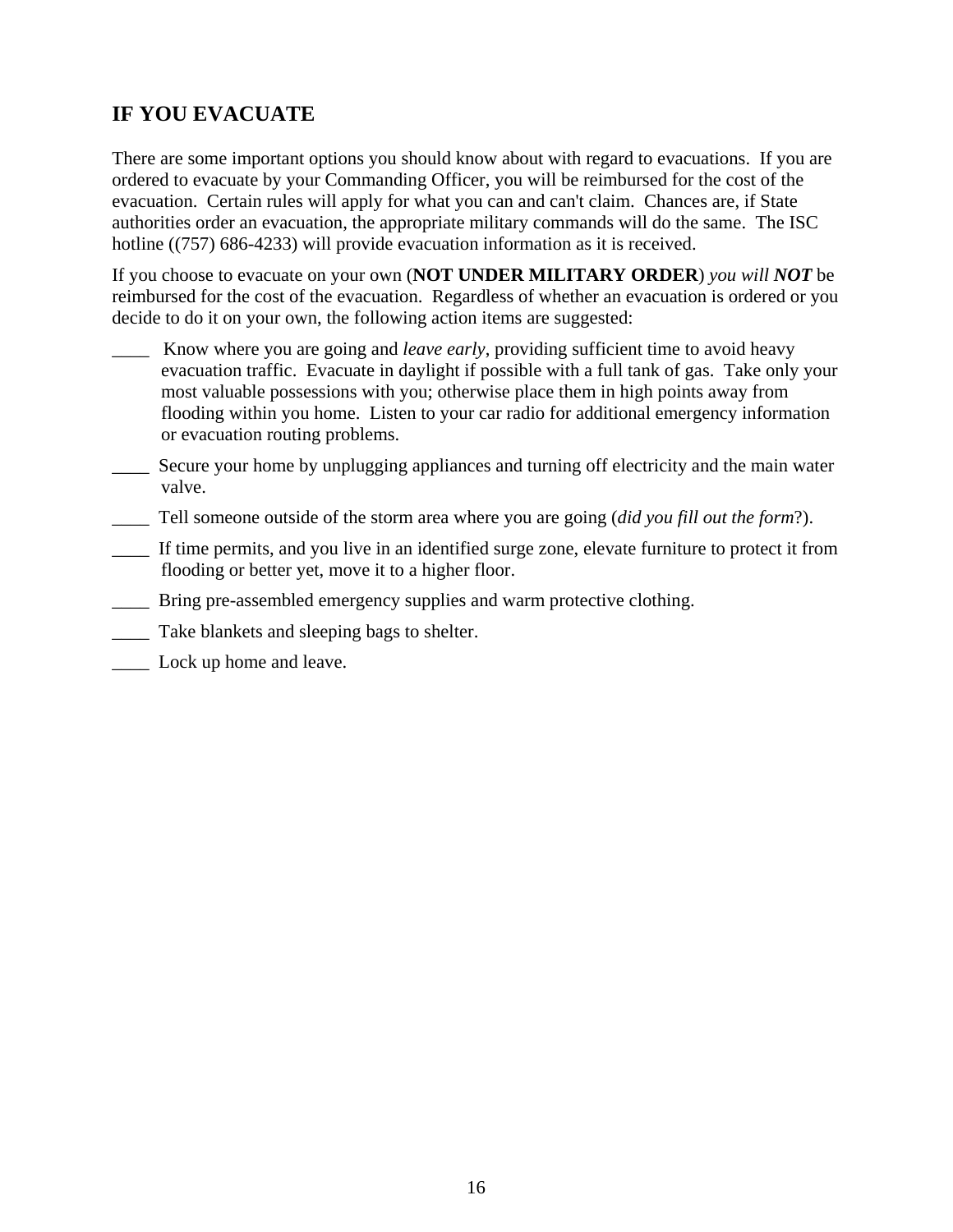## **ORDERED EVACUATIONS**

Here are the specifics … An **ordered evacuation** of the Hampton Roads Area may take place when civil and military authorities determine the severity of the approaching storm may cause significant damage and endanger lives. It is possible that only a partial evacuation will be ordered. This means that some personnel may not be directed to evacuate because of their location (for example, residents of Suffolk may *not* be considered in danger and therefore will not be evacuated). Thus, it is **extremely** important to carefully monitor information during hurricane conditions.

*You are encouraged to comply with military or civil ordered evacuations. However, the decision to evacuate is ultimately yours.* 

#### **Ordered Evacuation Entitlements**

It is the Coast Guard's policy to reimburse members for the cost of relocating themselves and their families *when the Area Commander orders an evacuation*. It is important to understand that civil authorities may recommend or order an evacuation, and Commander, Atlantic Area may not. **Entitlement allowances are only authorized when Commander, Atlantic Area orders an evacuation. Personnel who elect to evacuate without the District Commander's authorization for entitlements will not receive reimbursement for evacuation.** 

If time allows, you may be issued travel orders in the event evacuation entitlements are authorized. Because of the expected difficulties to be encountered in preparing for an evacuation, it is likely that travel orders will be provided *after* the hurricane. **You should NOT expect advance payment entitlements. You should be prepared to bear the initial expenses you incur in an evacuation for such things as food and lodging.** Travel orders will be delivered to you upon your return to work**. THE FOLLOWING INFORMATION ON REIMBURSEMENTS IS IMPORTANT!!!**

- Transportation: Maximum transportation reimbursement will not exceed reimbursement for the round-trip mileage between Portsmouth, VA and Richmond, VA (154 miles) regardless of your evacuation destination.
- Per Diem: Maximum per diem reimbursement will not exceed the rate authorized for Petersburg, VA regardless of your evacuation destination. **Receipts for expenses of \$75.00 and above are required. Receipts for lodging in any amount are required.** Receipts for meals are not required. **If you relocate and reside with friends or relatives, you will not be authorized per diem reimbursement regardless of payment**. Members will be required to file their travel claims (with appropriate documentation) as soon as they return to the permanent duty station.
- Per Diem is paid at the full rate for the first 30 days of the evacuation to both members and family members.
- Per Diem is paid at 60% for family members over age 12 and 30% for family members under age 12 on the  $31<sup>st</sup>$  and subsequent days of evacuation.

#### **Evacuation Eligibility**

The following personnel are eligible for the evacuation entitlement in the event of evacuation:

- Active duty personnel (includes Reservists performing active duty of 30 days or more)
- Civilian employees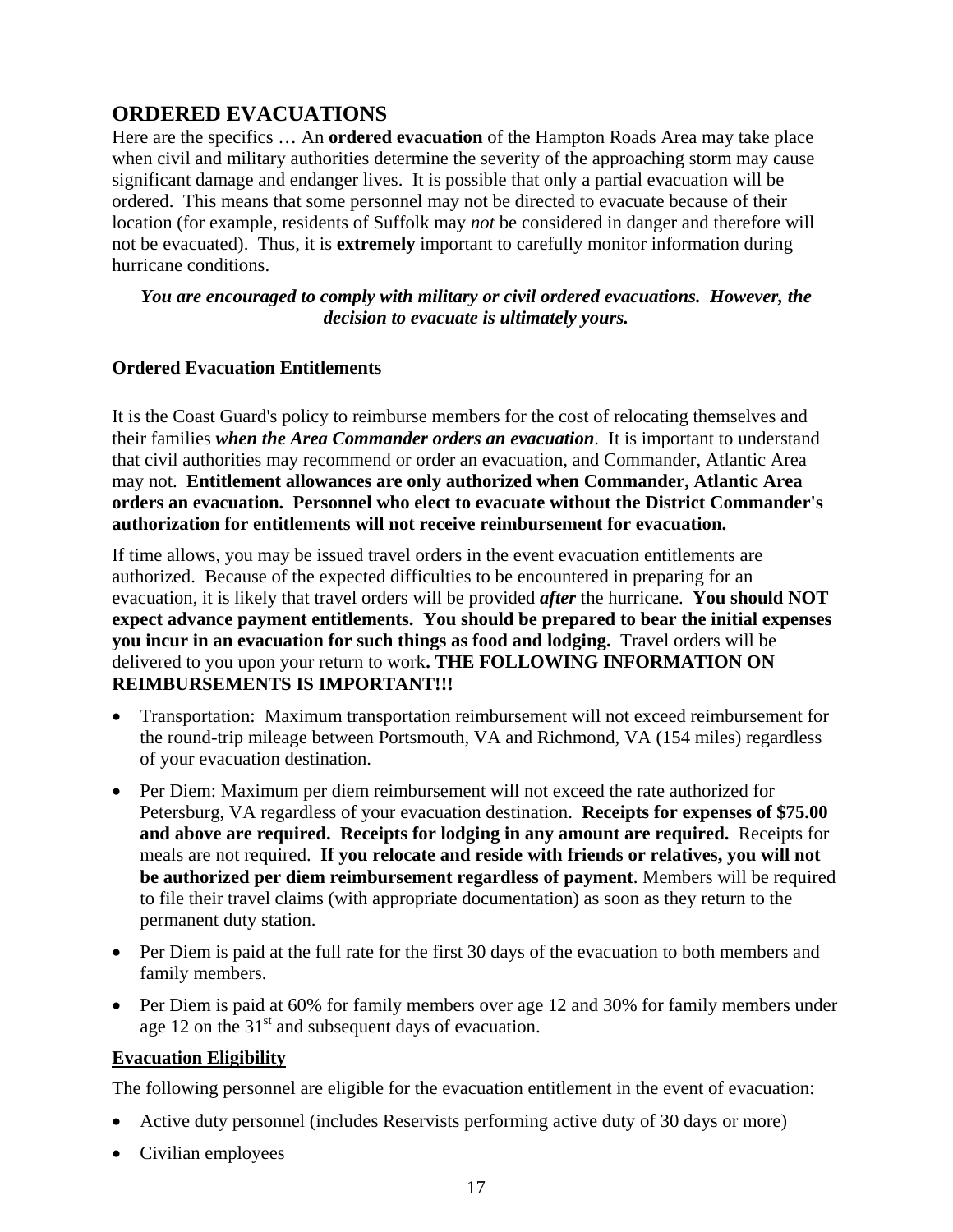#### **Evacuation Eligibility cont.**

• Dependents of Active Duty and Civilian Employees.

#### **EVACUATION TO A SHELTER**

Another option you and your family have is evacuation to a local shelter. If you have to evacuate, but you don't want to drive out of the area (or can't), there are a large number of shelters in the area that will open in the event of a hurricane. Shelters may be used when largescale evacuations are not officially ordered or as an alternative to evacuation. Monitor newspapers, TV/Radio, and Internet sites for locations of local shelters that will be open in the event of a hurricane.

#### **Going to a Shelter**

Take blankets, sleeping bags, flashlights, special dietary foods, infant needs, games, lightweight folding chairs and water. **Do not take pets, alcoholic beverages or weapons of any kind to the shelter.** Be prepared to offer assistance to shelter workers if necessary, and advise all family members of their obligations to keep the shelter clean and orderly.

#### **Lock Up and Secure Your House**

Turn off gas, water and electricity. Check to see that you have done everything you can to protect your property from damage or loss. *Use the evacuation checklist.*

#### **Carry Along Survival Supplies**

You should have preplanned what to take in your vehicle (blankets, bottled water, canned or dried provisions, eating utensils, extra family medications, first aid kit, games, hearing aid, manual can opener, prescriptions, sleeping bags, spare batteries, spare glasses and other essential survival items). Take additional changes of clothing and foul weather gear.

#### **Keep Important Items with You at All Times**

You should have preplanned to keep in your possession your driver's license, personal identification papers, insurance policies, personal property inventory, medic-alert or device with special medical information, maps to destination, heirlooms, pictures of value and essential paperwork that may be vital during and after your evacuation. Take cash, since ATMs or credit card machines may not be working.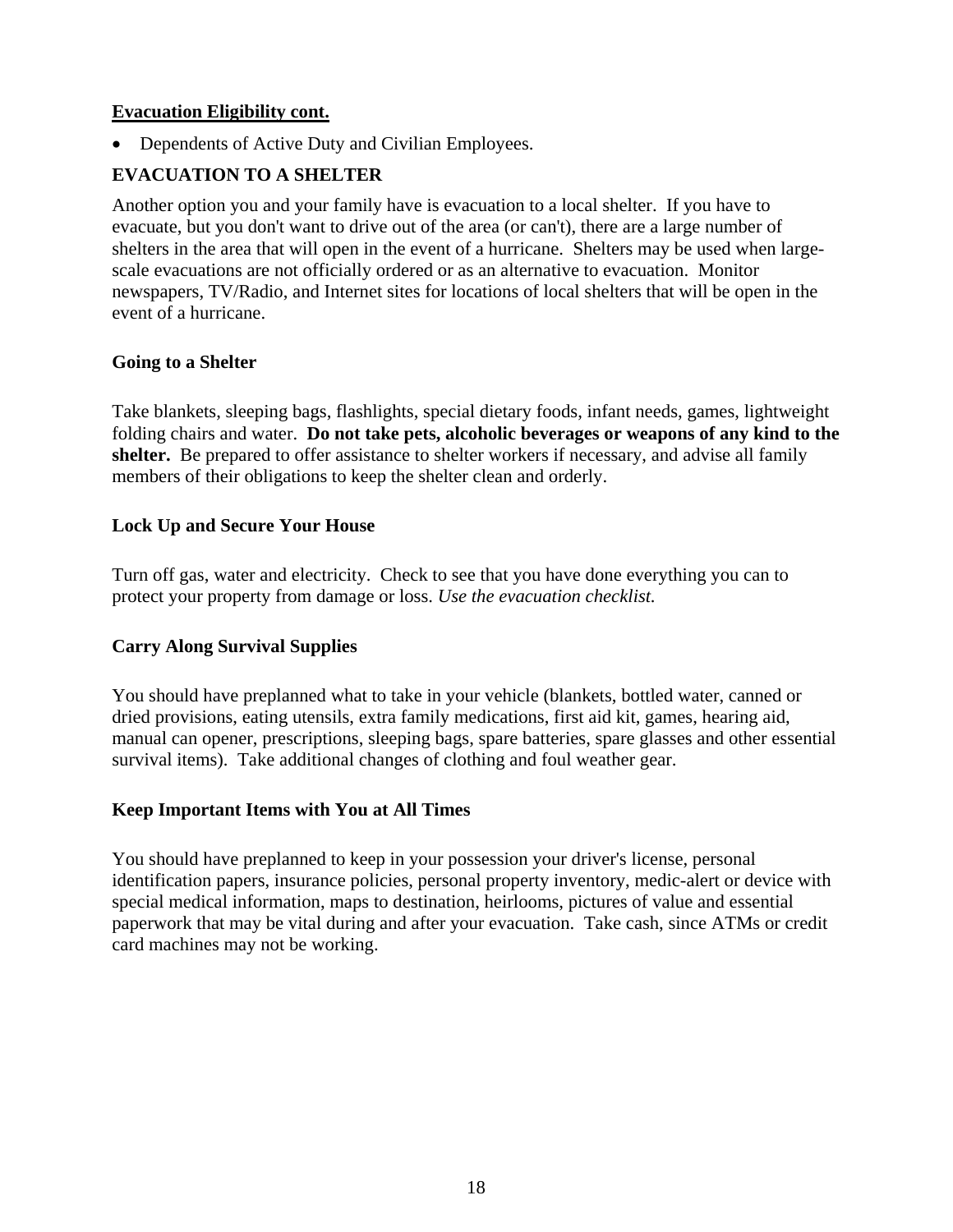#### **MILITARY HURRICANE SHELTERS AND INFORMATION CENTERS**

| <b>ACTIVITY</b>                                                              | <b>LOCATION OF HURRICANE</b><br><b>INFORMATION CENTERS</b> | <b>TELEPHONE</b><br><b>NUMBERS</b> |
|------------------------------------------------------------------------------|------------------------------------------------------------|------------------------------------|
| <b>Naval Air Station</b><br>Norfolk, VA                                      | Bldg. U-40 (near Gate 3)                                   | 444-0630/4031                      |
| <b>Naval Amphibious</b><br><b>Base</b><br><b>Little Creek</b><br>Norfolk, VA | Bldg. No. 3601<br>Shields Hall/Bachelor Enlisted Housing   | 464-1183 ext. 5100                 |
| <b>Naval Weapons</b><br>Station, Yorktown, VA                                | <b>Bldg.</b> 31                                            | 887-4545/46<br>(Autovon 953-4546)  |
| <b>Fleet Combat</b>                                                          | Walker Hall (primary)                                      | 433-7895                           |
| <b>Training Center</b>                                                       | Rayborn Hall                                               | 433-0730                           |
| Atlantic, Dam Neck                                                           | <b>Taylor Hall</b>                                         | 433-6234/6324                      |
| Virginia Beach, VA                                                           | Nopf Hall                                                  | 433-6914/80/6880                   |
| Norfolk Naval Shipyard                                                       | <b>Bldg. No. 310</b>                                       | 396-3845                           |
| <b>Armed Forces Staff</b><br>College, Norfolk, VA                            | Normandy Hall                                              | 444-5150                           |
| <b>Naval Station</b>                                                         | Bldg. No. C-9                                              | 444-2225                           |
| Norfolk, VA                                                                  | <b>Bldg. No. O-26</b>                                      | 444-5332                           |
| Naval Security Group<br>Activity Northwest,<br>Chesapeake, VA                | Northwest Hall Bldg. 8                                     | 421-8203                           |

#### **HURRICANE SHELTERS FOR TIDEWATER**

#### *ALWAYS LISTEN TO THE NEWS TO SEE WHICH SHELTERS WILL BE OPEN*

| <b>CHESAPEAKE</b><br>POC: Frank Brothers 547-1470 |                                          |          |  |
|---------------------------------------------------|------------------------------------------|----------|--|
| Hugo Owens Middle School                          | 2801 Cedar Road                          | 494-7572 |  |
| <b>Great Bridge High School</b>                   | 301 West Hanbury Road                    | 482-5191 |  |
| <b>Hickory High School</b>                        | 1996 Hawk Boulevard<br>South Battlefield | 421-4295 |  |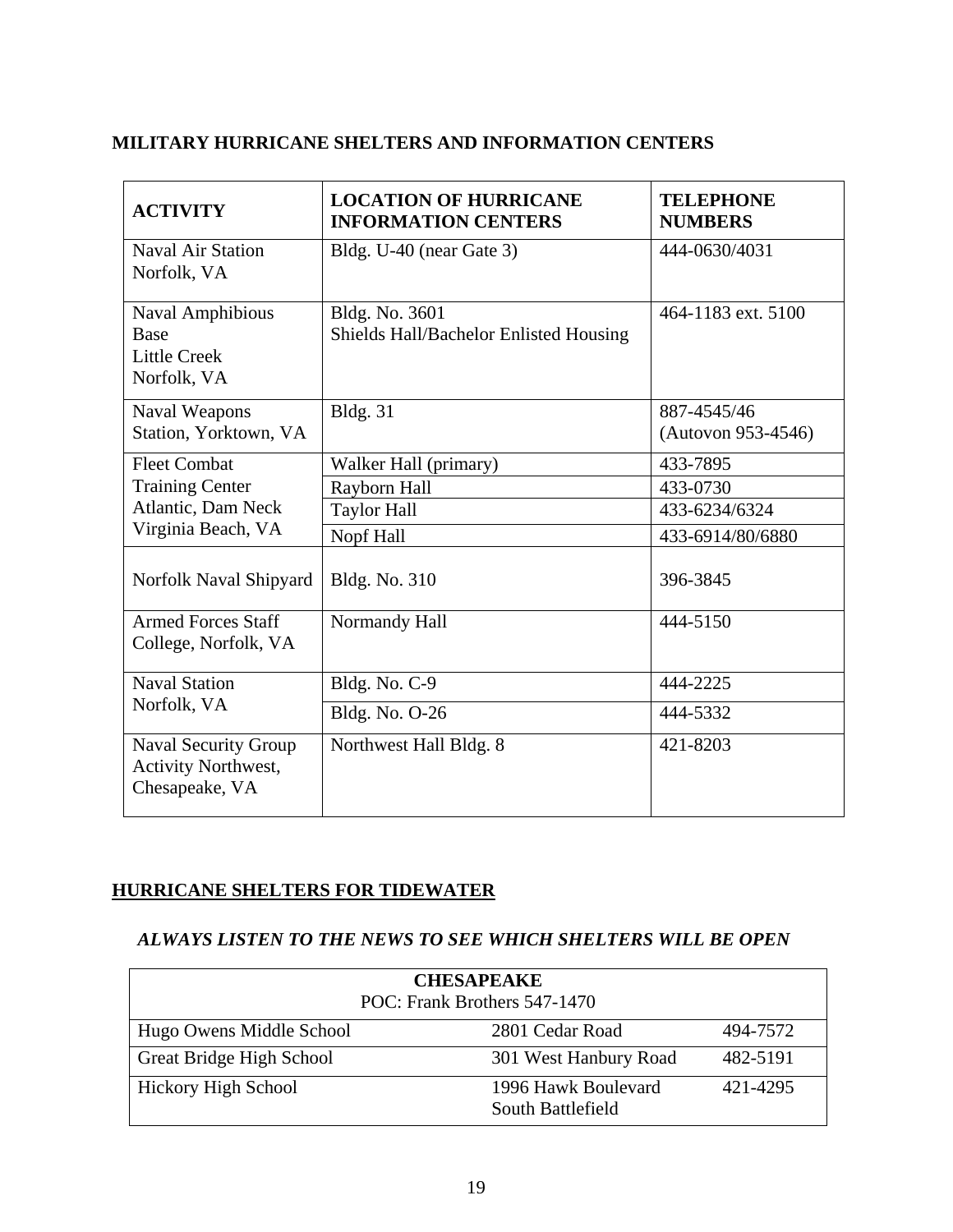| Indian River High School              | 1969 Braves Trail          | 494-7510 |
|---------------------------------------|----------------------------|----------|
| <b>Oscar Smith High School</b>        | 1994 Tiger Drive           | 548-0696 |
| Thurgood Marshall Elementary School   | 2706 Border Road           | 494-7515 |
| Western Branch High School            | 1968 Bruin Place           | 494-7530 |
|                                       |                            |          |
|                                       | <b>HAMPTON</b>             |          |
|                                       | POC: Jim McAnally 896-8100 |          |
| <b>Bethel High School</b>             | 1067 Big Bethel Road       | 825-4400 |
| Lindsay Middle School                 | 1636 Briarfield Road       | 825-4560 |
| Eaton Middle School                   | 2108 Cunningham Drive      | 825-4540 |
| Davis Middle School                   | 1435 Todds Lane            | 825-4520 |
| Hampton High School                   | 1491 W. Queen Street       | 825-4430 |
| Kraft Elementary School               | 600 Concord Drive          | 825-4634 |
| <b>Forrest Elementary School</b>      | 1406 Todds Lane            | 825-4627 |
| <b>Tucker-Capps Elementary School</b> | 113 Wellington Drive       | 825-4641 |
|                                       |                            |          |
|                                       | <b>NEWPORT NEWS</b>        |          |
|                                       | POC Mrs. Lively 591-4510   |          |
| <b>PRIMARY SHELTERS</b>               |                            |          |
| Warwick High School                   | 51 Copeland Lane           | 591-4700 |
| Menchville High School                | 275 Menchville Road        | 886-7722 |
| Huntington Middle School              | 3401 Orcutt Avenue         | 928-6846 |
| South Morrison Elementary School      | 746 Adams Drive            | 591-4792 |
| <b>Saunders Elementary School</b>     | 853 Harpersville Road      | 591-4781 |
| <b>Palmer Elementary School</b>       | 675 Oyster Point Lane      | 881-5000 |
| <b>Jenkins Elementary School</b>      | 80 Menchville Road         | 881-5400 |
| Hidenwood Elementary School           | 501 Blount Point Road      | 591-4766 |
| <b>SECONDARY SHELTERS</b>             |                            |          |
| Hines Middle School                   | 561 McLawhorne Drive       | 591-4878 |
| Gildersleeve Middle School            | 1 Minton Drive             | 591-4862 |
|                                       |                            |          |
| <b>Yates Elementary School</b>        | 73 Maxwell Lane            | 881-5450 |
| <b>B.C. Charles Elementary School</b> | 101 Young's Road           | 886-7750 |
| <b>Watkins Elementary School</b>      | 21 Burns Drive             | 591-4815 |
| <b>Riverside Elementary School</b>    | 1100 Country Club Road     | 591-4740 |
| Kiln Creek Elementary School          |                            |          |
|                                       | 1501 Kiln Creek Parkway    | 886-7961 |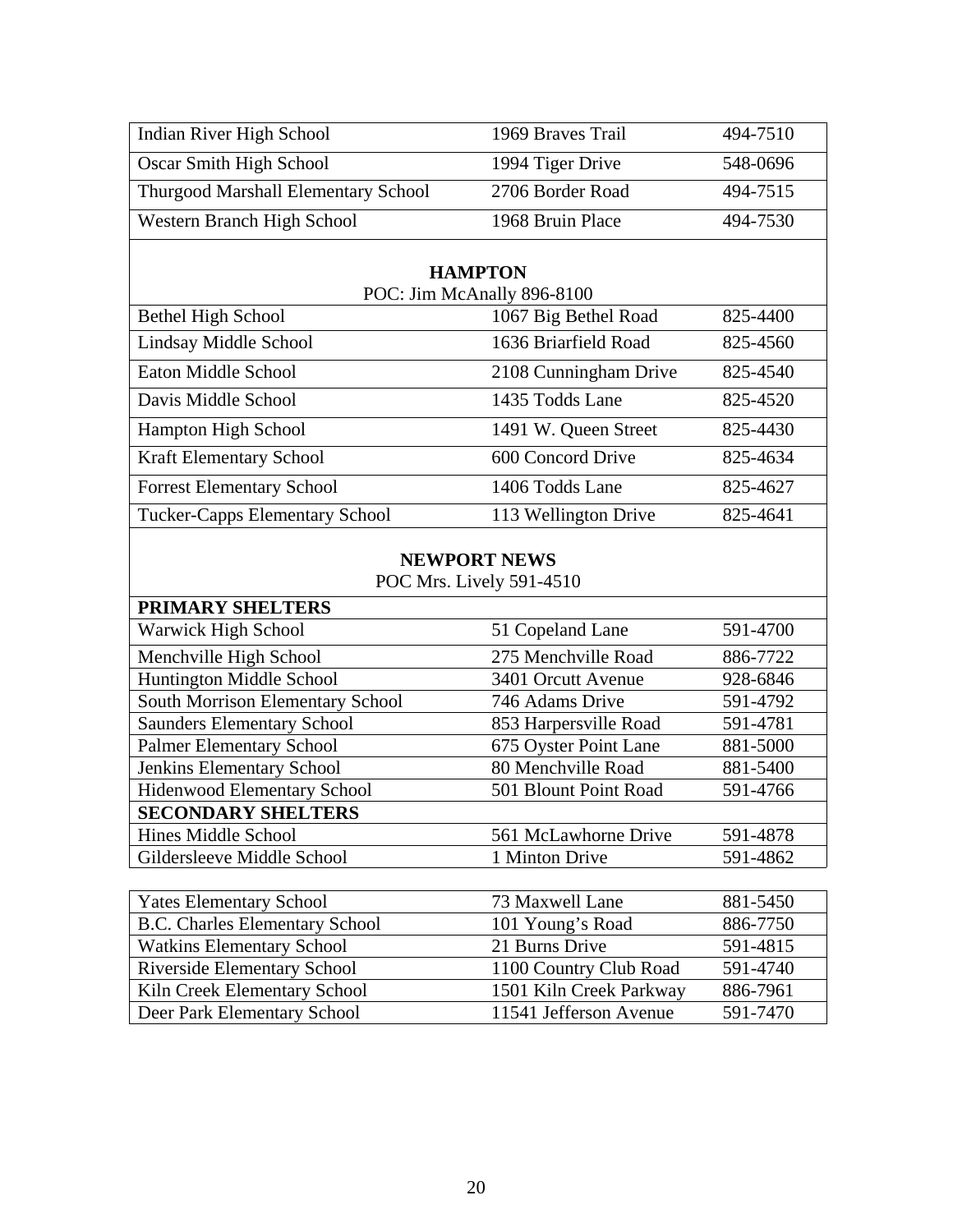| <b>NORFOLK</b>                             |                                        |          |  |  |
|--------------------------------------------|----------------------------------------|----------|--|--|
| Lake Taylor Middle School                  | 441-5635                               |          |  |  |
|                                            | 1380 Kempsville Road                   |          |  |  |
|                                            | PORTSMOUTH/CHURCHLAND                  |          |  |  |
| <b>Churchland Middle School</b>            | 4051 Rivershore Road                   | 686-2512 |  |  |
| William E. Waters Middle School            | 600 Roosevelt Boulevard                | 558-2813 |  |  |
| Woodrow Wilson High School                 | 1401 Elmhurst Lane                     | 465-2907 |  |  |
| <b>Churchland High School</b>              | 4301 Cedar Lane                        | 686-2500 |  |  |
|                                            |                                        |          |  |  |
|                                            | <b>SUFFOLK</b>                         |          |  |  |
|                                            | <b>City Information Line: 934-3111</b> |          |  |  |
| <b>Birdsong Recreation Center</b>          | 301 North Main Street                  | 925-6325 |  |  |
| <b>Elephant's Fork Elementary</b>          | 2316 William Read Drive                | 925-5555 |  |  |
| <b>Forest Glen Middle School</b>           | 200 Forest Glen Drive                  | 925-5587 |  |  |
| John F. Kennedy Middle School              | 2325 E. Washington Street              | 925-5560 |  |  |
| Kilby Shores Elementary                    | 111 Kilby Shores Drive                 | 925-5575 |  |  |
| Lakeland High School                       | 214 Kenyon Road                        | 925-5530 |  |  |
| <b>Nansemond Parkway Elementary</b>        | 3012 Nansemond Parkway                 | 538-5425 |  |  |
| Nansemond River High School                | 3301 Nansemond Parkway                 | 538-5420 |  |  |
| <b>National Guard Armory</b>               | Godwin Boulevard                       | 539-9630 |  |  |
| Southwestern Elementary                    | 9301 Southwestern Blvd                 | 925-5595 |  |  |
|                                            |                                        |          |  |  |
|                                            | <b>VIRGINIA BEACH</b>                  |          |  |  |
|                                            | POC: Bill Peachy 563-1203              |          |  |  |
| <b>Corporate Landing Elementary School</b> | 1590 Corporate Landing Pky             | 437-4783 |  |  |
| Larkspur Middle School                     | 4696 Princess Anne Road                | 474-8525 |  |  |
| Cox High School                            | 2425 Shorehaven Drive                  | 496-6767 |  |  |
| Green Run High School                      | 1700 Dahlia Drive                      | 431-4040 |  |  |
| <b>Strawbridge Elementary School</b>       | 2553 Strawbridge Road                  | 427-5562 |  |  |
| Salem Middle School                        | 2380 Lynnhaven Parkway                 | 474-8411 |  |  |
| <b>Landstown Middle School</b>             | 2204 Recreation Drive                  | 430-2412 |  |  |
| <b>Landstown Elementary School</b>         | 2212 Recreation Drive                  | 430-2733 |  |  |

Landstown Elementary School 2212 Recreation Drive 430-2733<br>
Salem High School 1993 Sun Devil Drive 474-8484

1993 Sun Devil Drive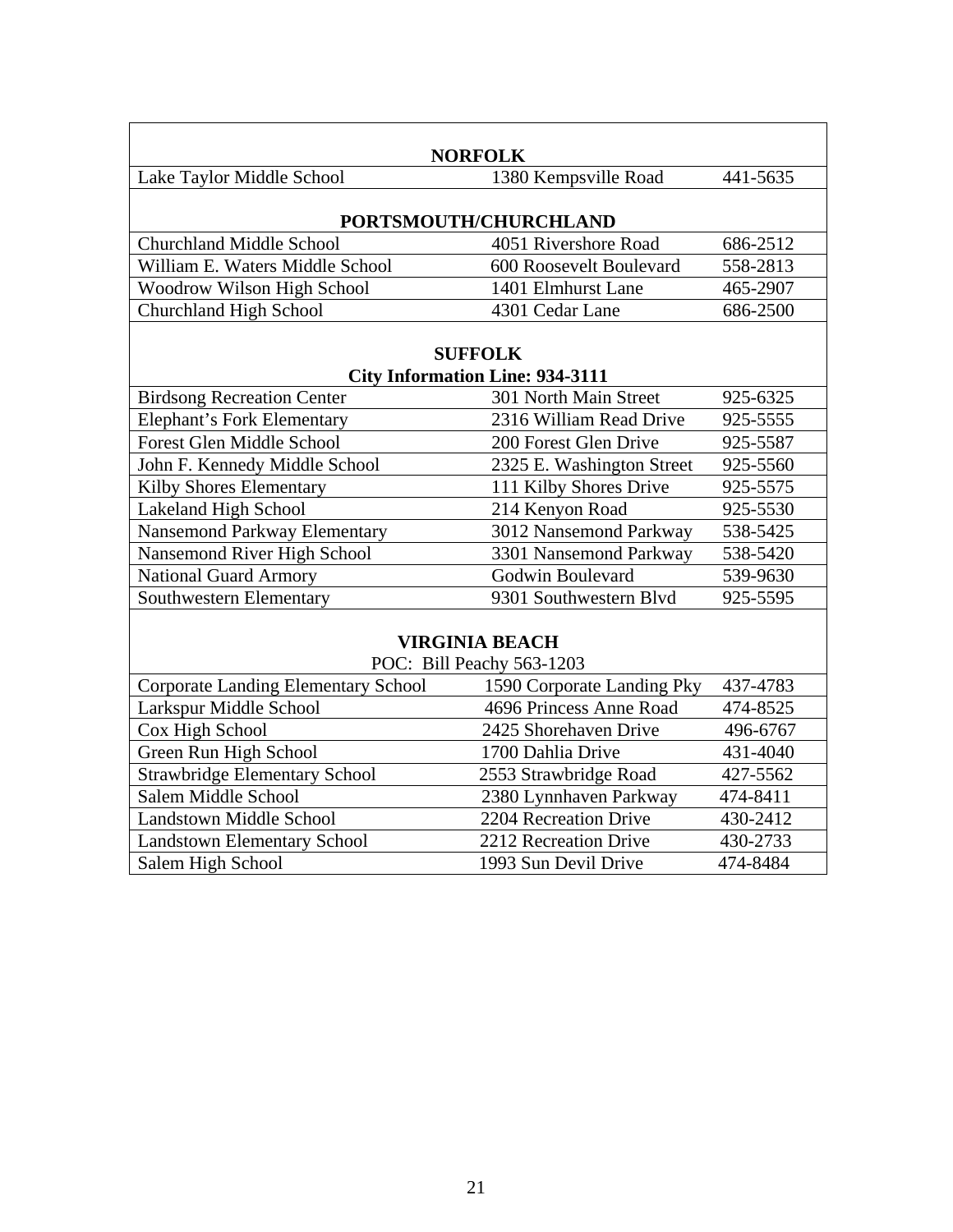## **EVACUATION OUT OF THE AREA**

#### **Virginia Department of Transportation (VDOT) Traffic Control Plan**

VDOT has developed a traffic control plan designed to maximize highway capabilities during a mass evacuation. During emergency situations, listen to radio or television stations for specific information from local emergency management officials. Situations will be constantly changing during the evacuation period. If you plan to evacuate, leave as early as possible and use routes specified for your area. **The following pages describe the traffic control plan designed as published by the Virginia Department of Transportation**:

**PHASE 1:** As you can see from the map, the Phase 1 area will most likely suffer from the effects of a storm surge if even a small hurricane threatens the area. For this reason, the Phase 1 area should be evacuated first. Phase 1 evacuation may involve the Cities of Hampton, Poquoson, Virginia Beach and Norfolk and York County. It is expected that evacuation notices will be issued for certain areas of Hampton, Poquoson, Virginia Beach and York County prior to other localities.

**PHASE 2**: Evacuation from Phase 2 areas will probably occur if a large, powerful hurricane threatens the area. Evacuation may involve the City of Newport News, the remainder of Hampton, and the Cities of Chesapeake, Portsmouth and Suffolk. It is expected that evacuation notices will be issued for only certain areas within the above jurisdictions depending upon the situation.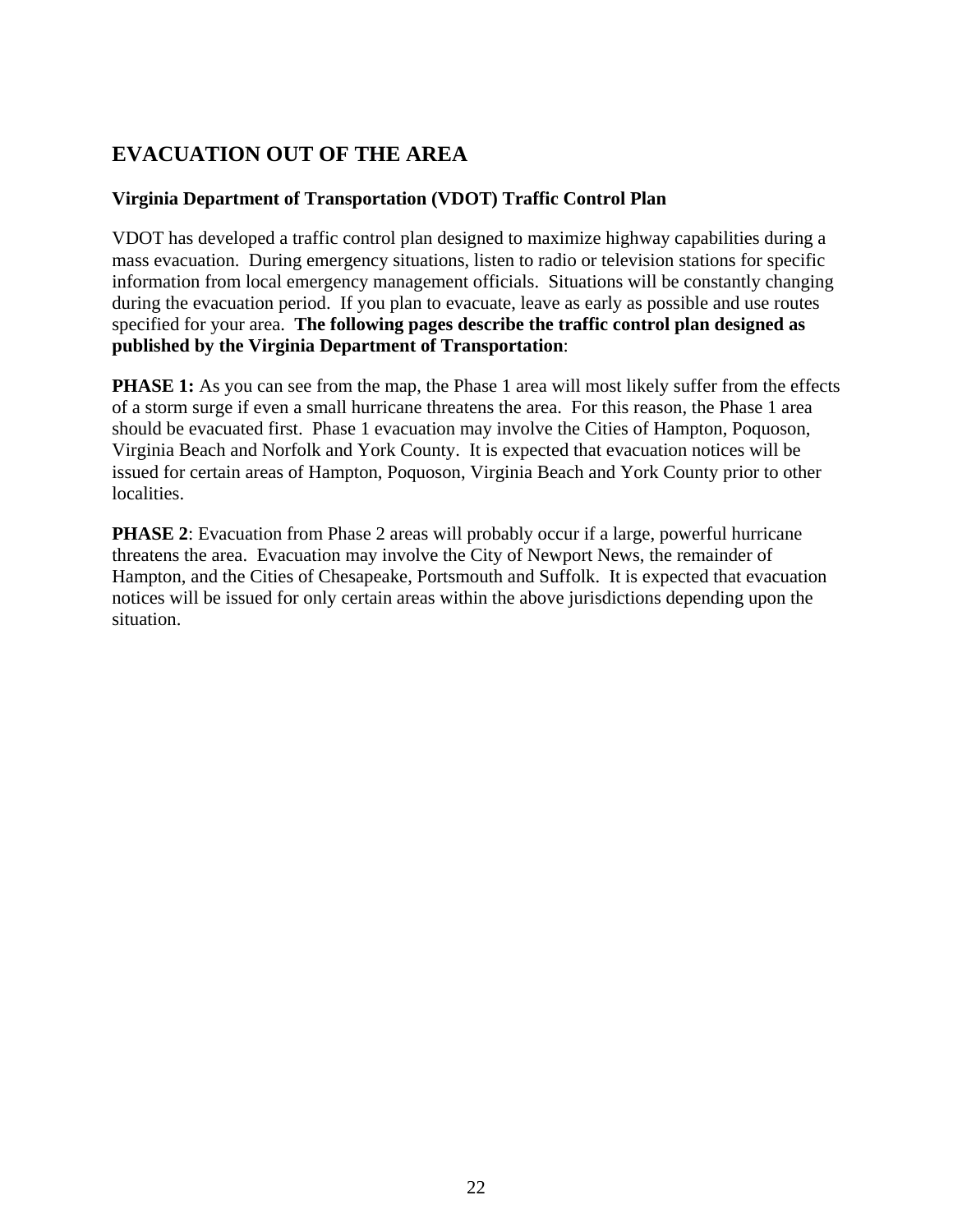

#### **Hampton Roads**

Because of the large population, and the limited capabilities and number of highways leading out of Hampton Roads, it is necessary to have a phased evacuation with assigned routes. (See following illustrations, including the Phase 1 and Phase 2 maps below each section.)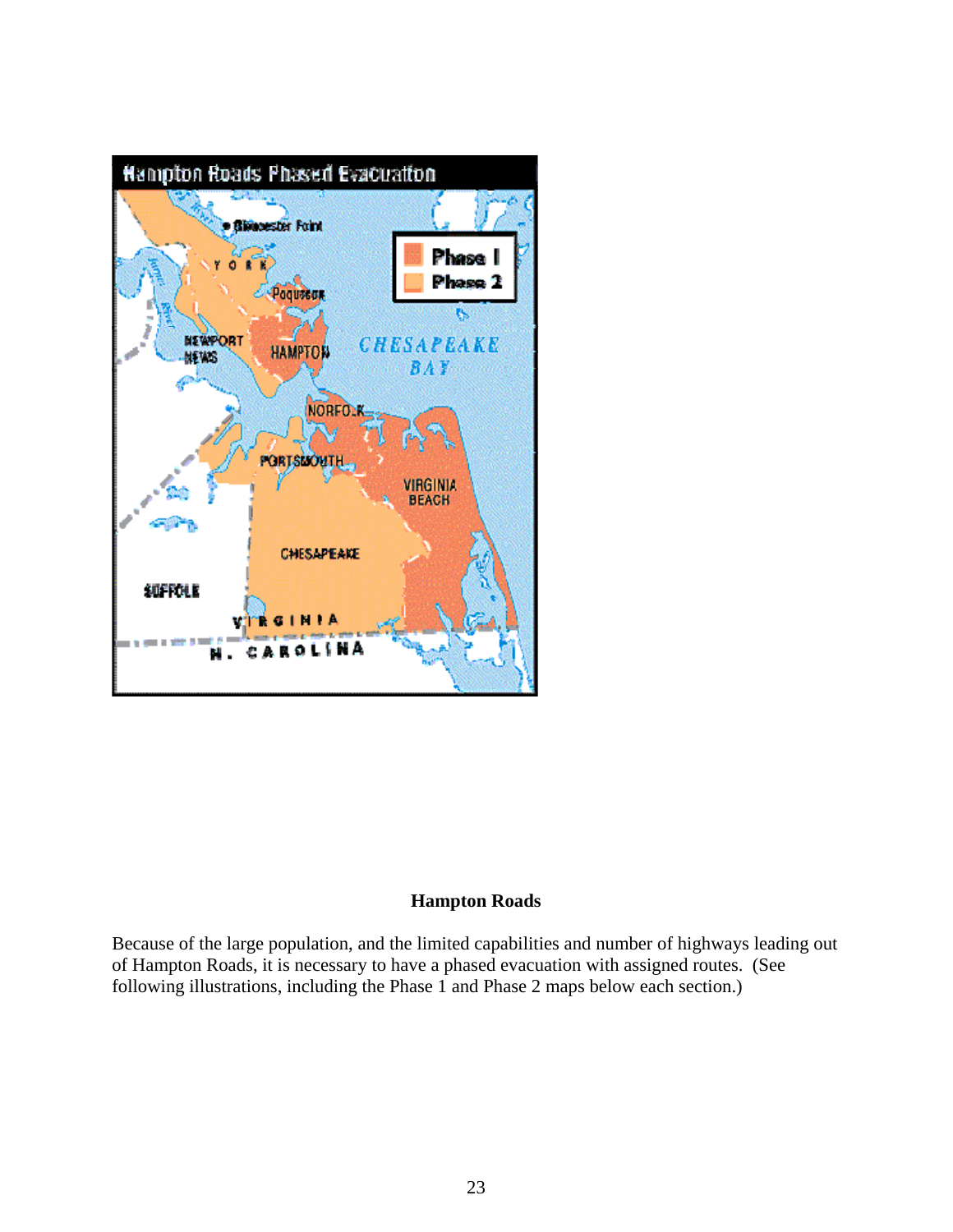## **Phase 1**

These are the specific, recommended routes for a Phase 1 evacuation.





Individuals residing south of Route 44 and along the ocean front will use I-64 towards Suffolk.

Individuals residing north of Route 44 will use I-64 West towards Richmond.

#### **[Norfolk](http://cgweb.lant.uscg.mil/disaster/documents/hur_nor1.html)**

Individuals residing east of I-64 (outside of interstate loop) will use I-64 west toward Richmond.

Individuals residing west of I-64 (inside the interstate loop) will use I-64 toward Suffolk.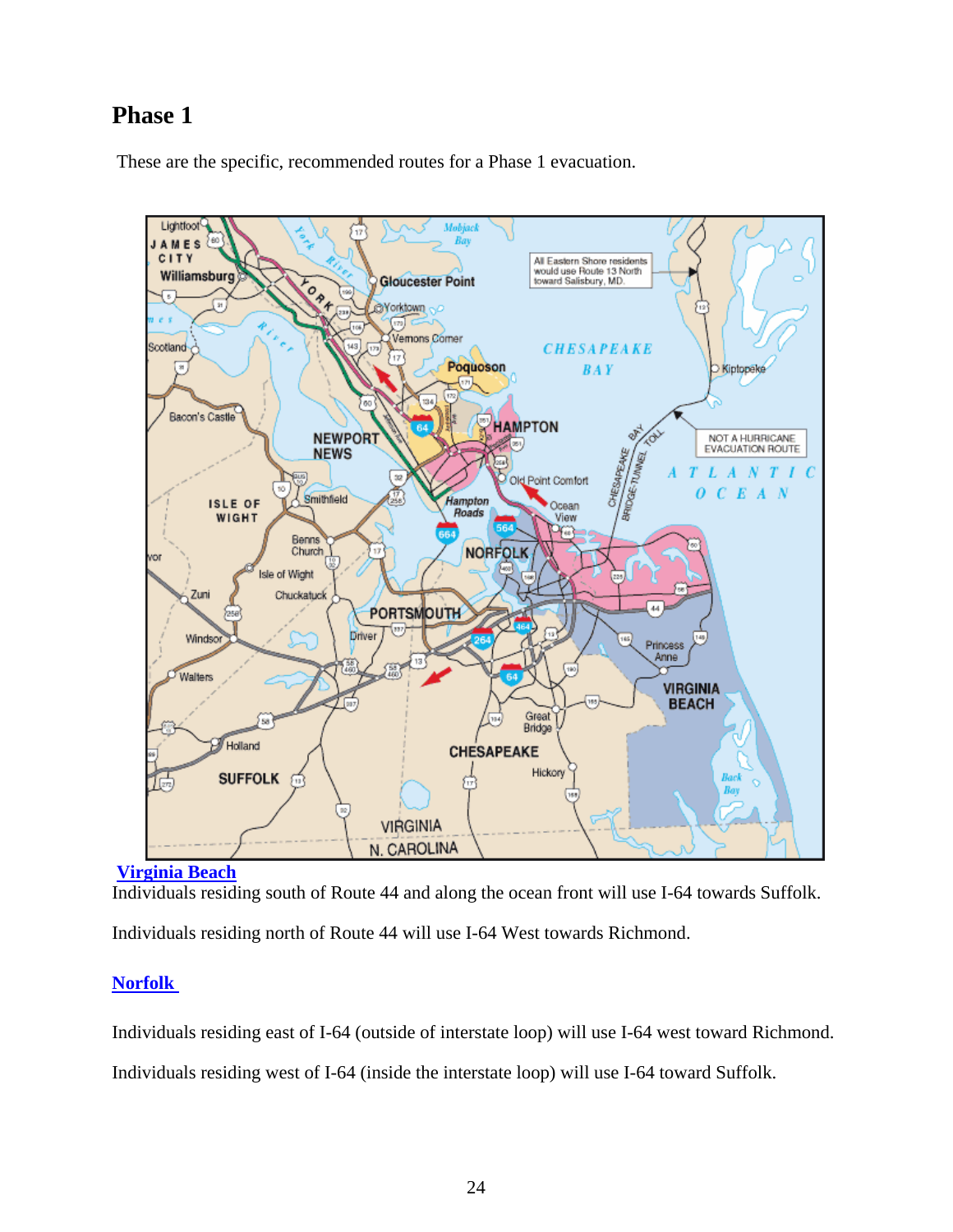#### **[Hampton](http://cgweb.lant.uscg.mil/disaster/documents/hur_poq1.html)**

Individuals residing in the area of King St. and north of Pembroke Ave. will use I-64 toward Richmond.

Individuals residing east of King St. and south of Pembroke Ave. (including Fort Monroe) will use Mercury Blvd. to the James River Bridge to Route 258/32 in Isle of Wight County or Route 60 west.

Individuals residing north of Mercury Blvd. between King St. and Armistead Ave, (in the vicinity of Langley Air Force Base) will take Armistead Ave. to Magruder Blvd. and use Route 17 north toward Gloucester County.

Langley AFB will be evacuated out of the west gate toward Magruder Blvd. - South to I-64 east to Mercury Blvd. to the James River Bridge. Individuals will follow that route to their evacuation assembly area at Ft. Pickett Army Barracks.

#### **[Poquoson](http://cgweb.lant.uscg.mil/disaster/documents/hur_poq1.html) and [York County](http://cgweb.lant.uscg.mil/disaster/documents/hur_yor1.html)**

All residents will use Route 17 north toward Gloucester County. Residents also may use Victory Blvd. to I-64 west toward Richmond.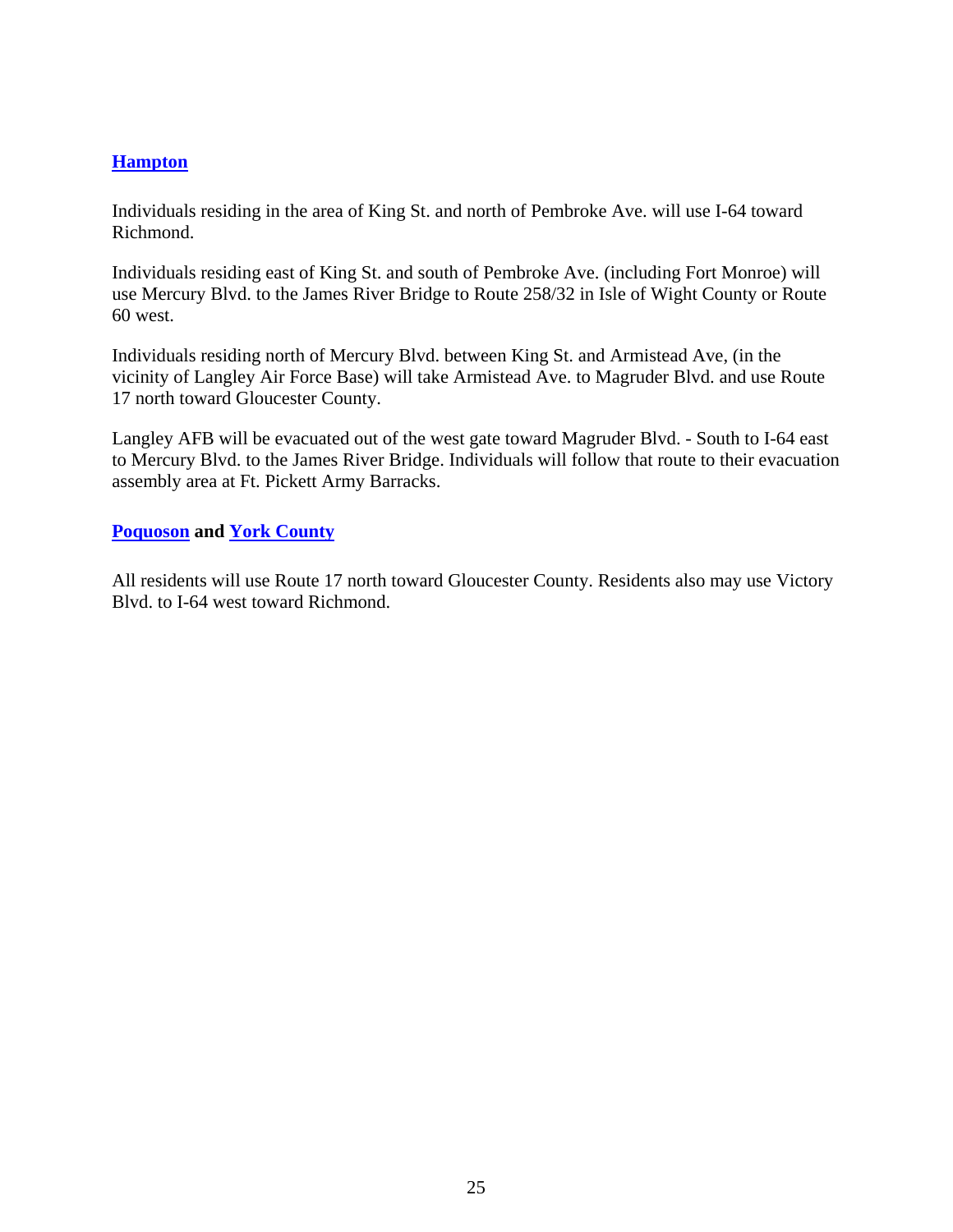## **Phase 2**

These are the specific, recommended routes for a Phase 2 evacuation. It is expected that evacuation notices will be issued for only certain areas within the listed jurisdictions depending upon the situation.

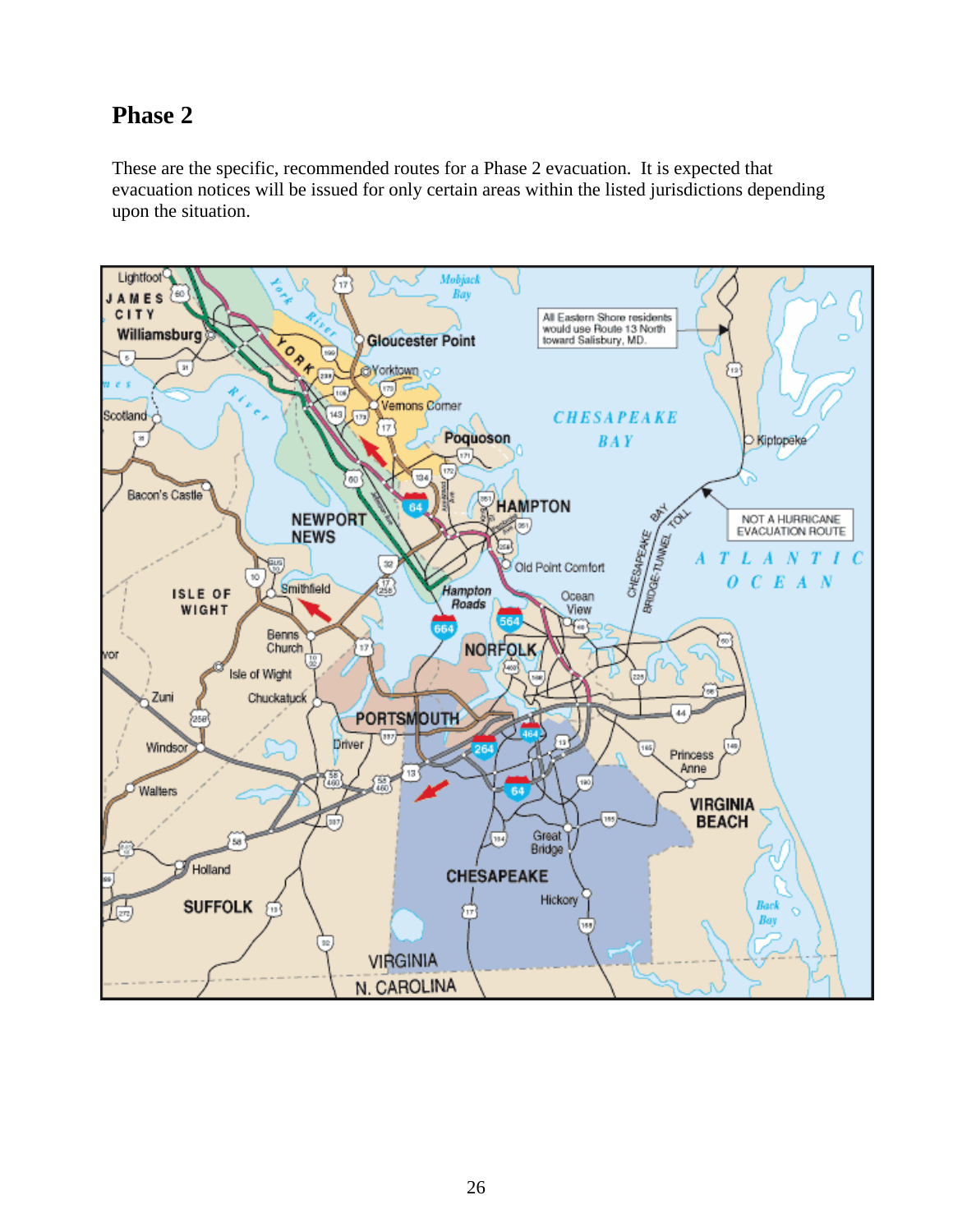#### **[Portsmouth](http://cgweb.lant.uscg.mil/disaster/documents/hur_che2.html)**

Individuals residing north of I-264 will use Route 17 north to Route 258/32 south in Isle of Wight County; Route 337 west and I-664 north to Route 17 north, then to Route 10 west toward Smithfield. Individuals residing south of I-264 will use Airline Blvd. to Route 58/460 west toward Suffolk.

#### **[Chesapeake](http://cgweb.lant.uscg.mil/disaster/documents/hur_che2.html)**

All residents will use I-64, I-264 or I-664 to Route 58/460 toward Suffolk.

#### **[Suffolk](http://cgweb.lant.uscg.mil/disaster/documents/hur_suf2.html)**

Residents north of Route 125 will use Route 17 north, to Route 258/32 to Route 10 west toward Smithfield.

#### **[Newport News](http://cgweb.lant.uscg.mil/disaster/documents/hur_new2.html)**

All residents will use Jefferson Ave., Rochambeau Dr., Route 755 or Route 30 to Route 60 west toward Richmond.

#### **[Hampton](http://cgweb.lant.uscg.mil/disaster/documents/hur_ham2.html)**

Individuals residing west of King Street and south of Mercury Blvd. will use I-64 west toward Richmond.

Individuals residing west of Armistead Ave. and north of Mercury Blvd. will use Route 17 north toward Gloucester County.

#### **[York County](http://cgweb.lant.uscg.mil/disaster/documents/hur_yor1.html)**

All residents will use Route 17 north toward Gloucester County. Residents also may use Victory Blvd. to I-64 west toward Richmond.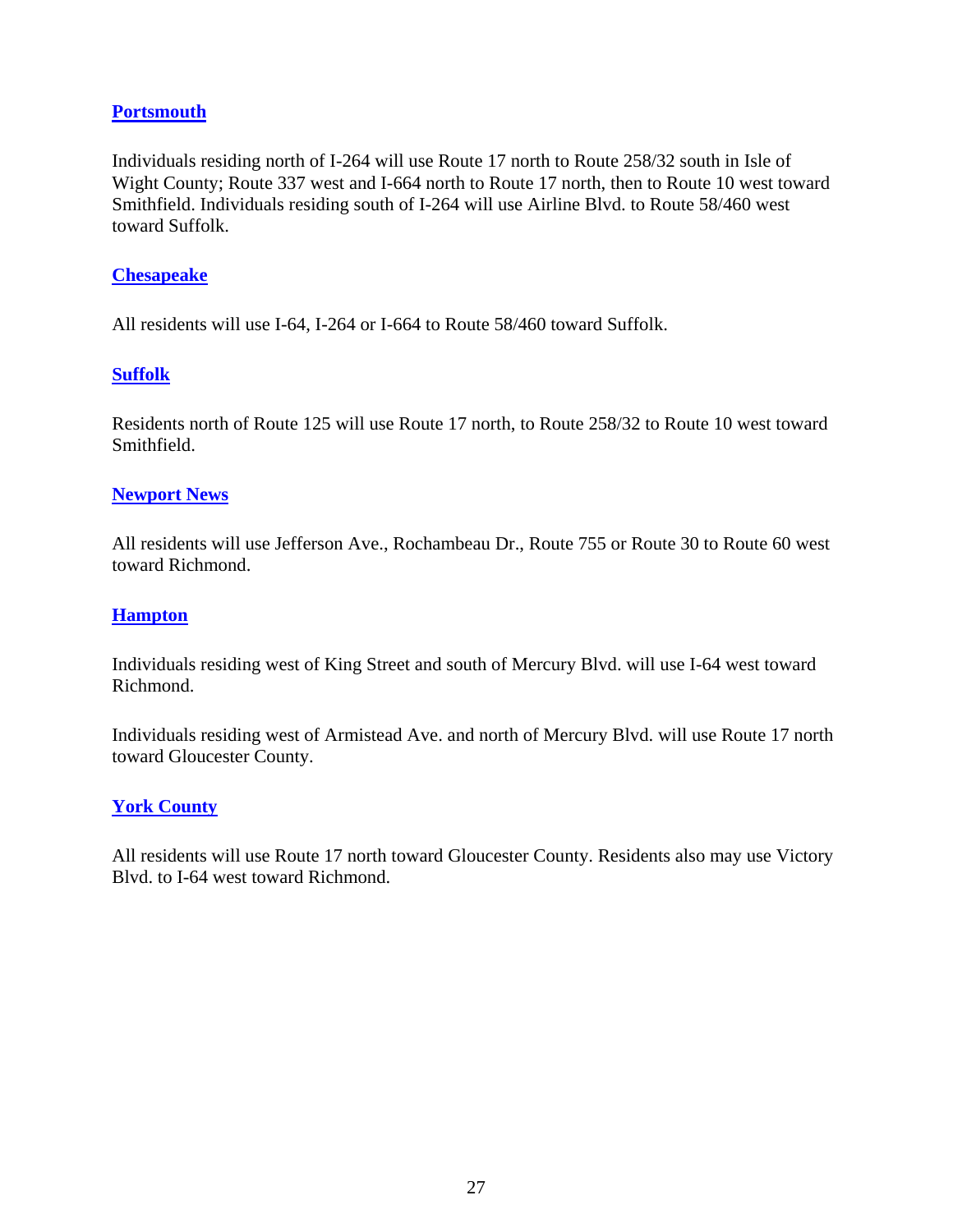## **AFTER THE HURRICANE**

#### **When To Return**

If you evacuated, delay return until authorized or when recommended by local authorities or Commander, Atlantic Area. Telephone services within the evacuation zone may be overloaded or non-existent for an extended period of time. Listen to radio or television for information concerning returning to your home or call the staff information line. It is recognized that if extensive hurricane damage in the Hampton Roads area takes place, you may be pre-occupied with reestablishing your home and situating your family. It may be difficult or perhaps impossible for you to report to work immediately on a full time basis. Guidance for reporting for work will be determined based on an evaluation of area conditions. Frequently check the Staff Info Line and any other information numbers for updated guidance.

#### **Checklists:**

- Beware of outside hazards: Watch out for loose or dangling power lines. Many lives are lost by electrocution! Treat all downed lines as live wires and do not touch them. Report the fallen power lines to your local power company or police. Stay inside your car if a wire is touching it, and wait for help to arrive.
- Walk or drive cautiously: debris-filled streets are dangerous. Use hard-soled shoes. Poisonous snakes and rodents may be a hazard. Washouts may weaken roads and bridge structures that may collapse under vehicle weight.
- Guard against spoiled food: Food may spoil if refrigerator power is off for more than a few hours. Freezers will keep food for several days, if doors are not opened after power failure. Do not refreeze food once it begins to thaw.
- Do not use water until safe: Use your emergency supply or boil water before drinking until officials declare the water safe. Check with you local health department or emergency management agency regarding water purification procedures. Report broken water or sewer mains to proper authorities.
- Take extra precautions to prevent fire: *Avoid using candles as a light source*. Unsafe use of candles can cause tragic fires. Instead use flashlights or lanterns. Fire safety practices are essential to prevent deaths, injures or more property losses. Keep in mind that you may not have a telephone to call the emergency services if a fire does start.
- Loss of electrical power: If you and others have lost power, call Virginia Power using the emergency or "Lights Out" number found in the white pages of your phone book (1-888- 667-3000). Give your name, address and the general area of the outage. If the line is busy, try again later. A busy signal means others are also reporting outages. Disconnect or turn off any major appliance like stoves, televisions, air conditioners and water heaters that could come on suddenly when power is restored. This will help prevent blowing fuses, tripping circuit breakers and fires. Leave a light on so you will know when power is restored. Use a battery-powered radio to obtain up-to-date information on the outage. Consult a professional electrician or your local power company regarding the proper and safe use of generators before the disaster strikes.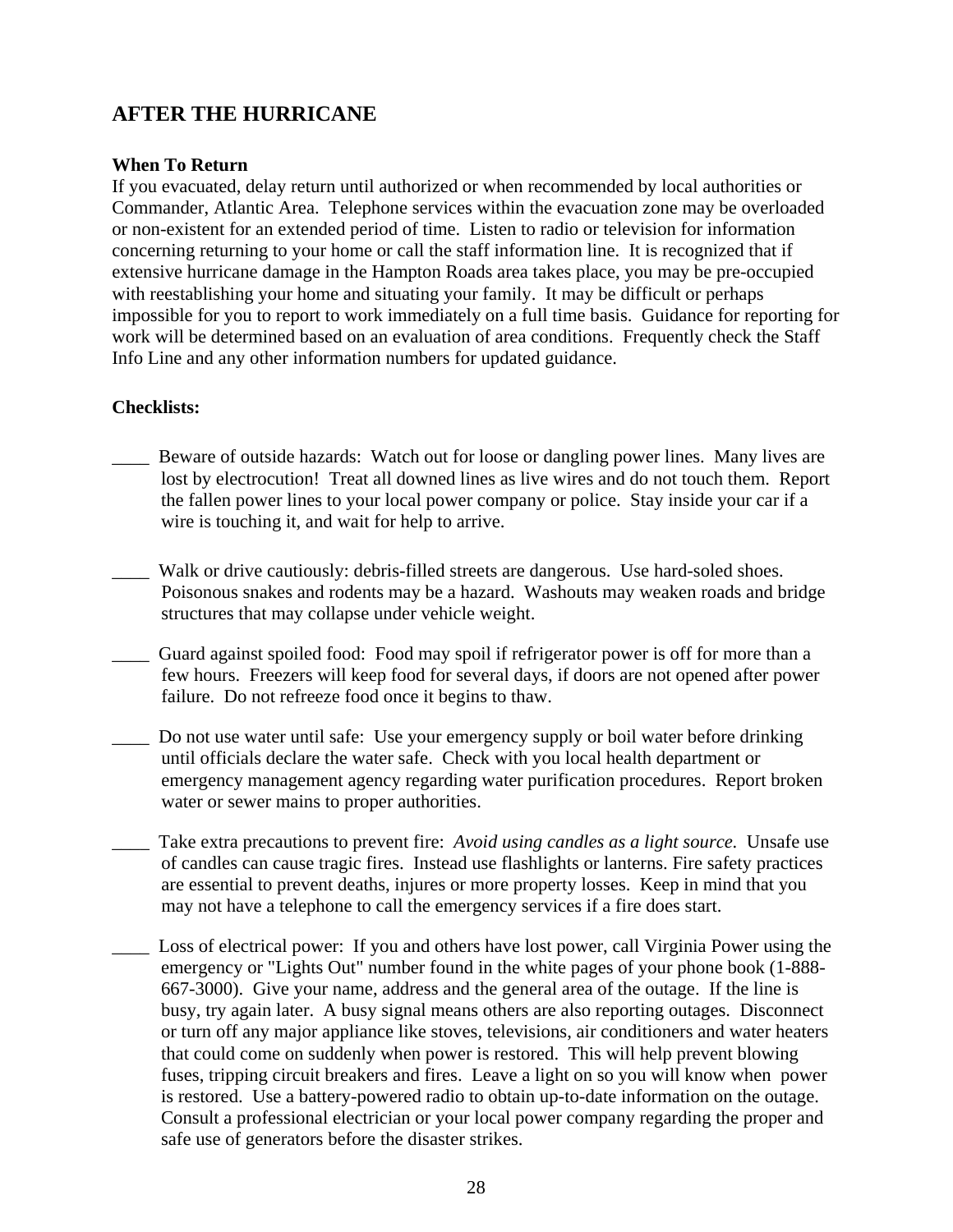#### **COMMUNICATIONS**

#### **Telephone & Cellular Phone Communications**

*Make only emergency telephone calls*. Keep all calls brief. Report emergencies to 911. Identify yourself and your location. Speak clearly and calmly. Be respectful of the fact that emergency agencies and others involved with life or death emergencies will need to use these communications systems. When using a cellular phone, call the local non-emergency number listed in the telephone directory. Telephone and cellular phone services will either fail or become overloaded during a major emergency or disaster. Be prepared not to have services available.

#### **Keeping Contact**

If your planned evacuation location changes before, during or after a hurricane, keep your supervisor informed if possible! If the command relocates to an emergency site, a phone number will be provided prior to relocation for you to keep the command informed if your status changes and how you can be contacted. Constantly monitor sources of information before, during and after a hurricane for instructions on returning to evacuated areas and guidance on returning to work. For information about returning to work, you may be contacted directly by the command or you may receive guidance via media outlets.

#### **WHO CAN I CALL ABOUT ANY UTILITY/LOCAL SERVICES THAT AFFECT ME?**

Police, fire, rescue: 911

Virginia Pilot Emergency Infoline: 640-5555, press 1237

#### *Norfolk*

Norfolk City Line: 664-4010

Police Non-emergency information: 441-5600

#### *Virginia Beach*

Virginia Beach Line: 427-3580; then press:

- evacuation information, 492
- drinking water tips, 513
- hurricane terms, 625
- hurricane preparedness, 626
- information on basic supplies, 628
- after the hurricane, 632
- hurricane bulletins, 633
- shelter information, 630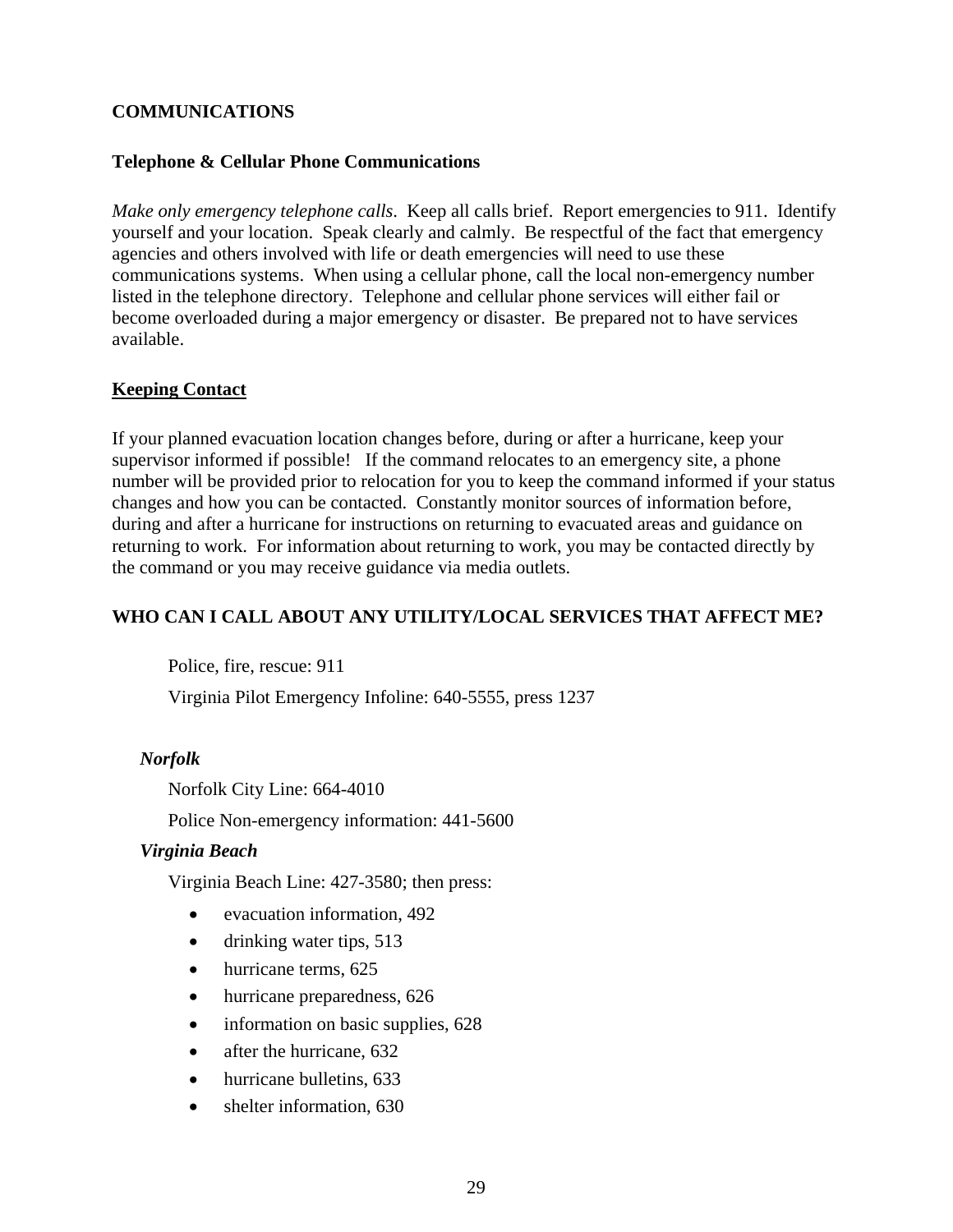• Public information: 427-4111

#### *Portsmouth*

Emergency Services office: 393-8551

City information: 393-8432

#### *Chesapeake*

Office of Emergency Services: 547-6464

#### *Suffolk*

Police: 925-6415; at night, 925-6350

Information: 934-3111

Emergency Services: 925-6414

#### *Electricity*

Virginia Power: 858-4660

North Carolina Power: 1-919-473-6780 or 1-800-945-0633; on the Outer Banks, call 1- 919-331-7260 or 1-800-291-7743

#### *Natural Gas*

Virginia Natural Gas: 466-5550; after 5 p.m., call 466-5500

Suffolk: 539-2376; after 5 p.m., call 873-6200

Hampton: 873-1322; after 5 p.m., call 873-6200

Newport News: 873-6200

Commonwealth Gas: 399-3961 or 1-800-544-5606

#### *Telephones*

Bell Atlantic of Virginia: 611

GTE-Virginia: 1-800-483-1000

#### *Traffic*

Highway Helpline: 1-800-367-7623

Infoline: 640-5555, press 7874

#### *Insurance Claims*

National Insurance Consumer Helpline: 1-800-942-4242

Virginia State Corporation Commission consumer hotline: 1-800-552-7945.

#### *Pets*

SPCA of Virginia Beach: 427-0070 Norfolk SPCA: 622-3319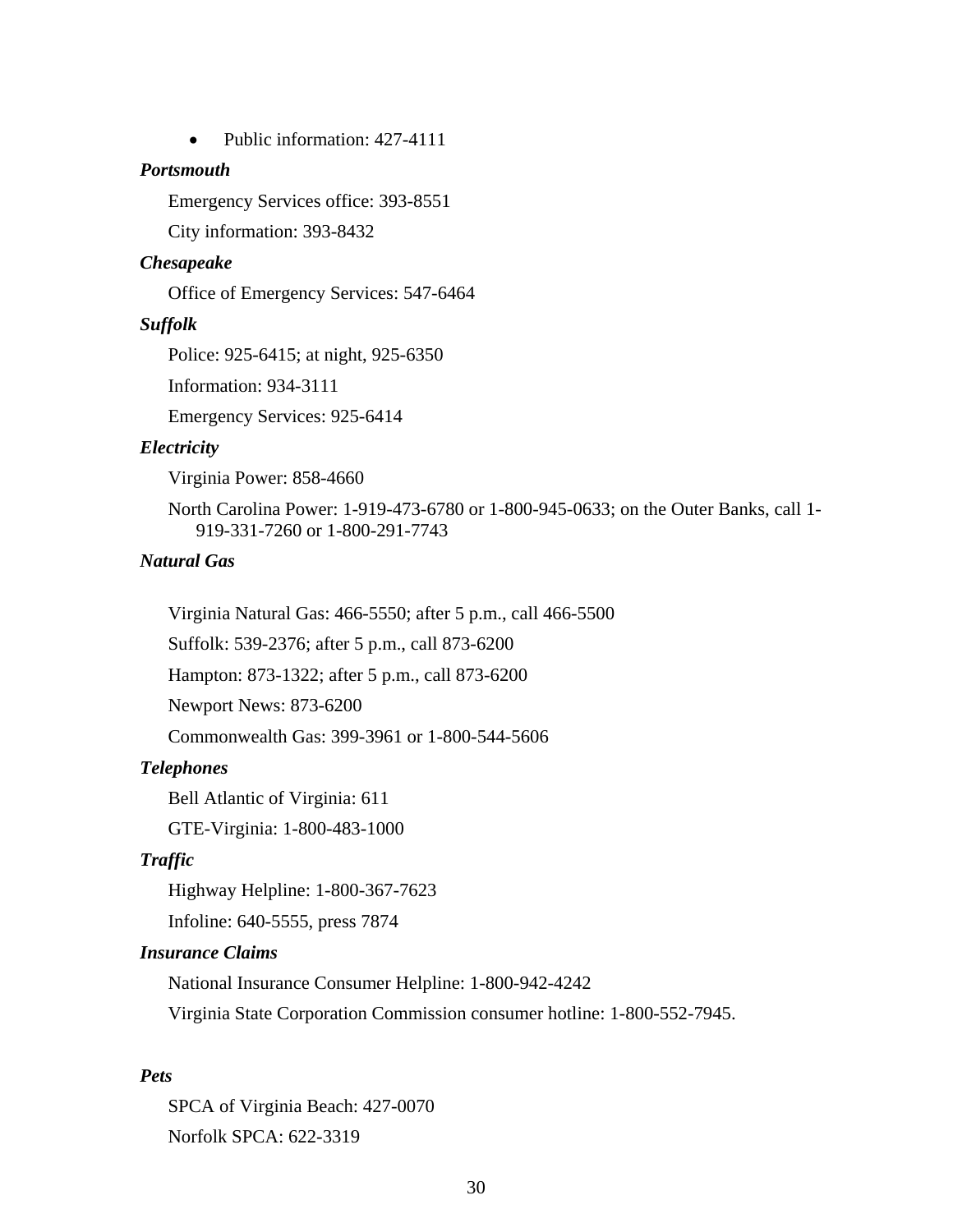Chesapeake Office of Emergency Services: 547-6464 Strawberry Hill Fairgrounds: 1-757-228-3238 (for horses)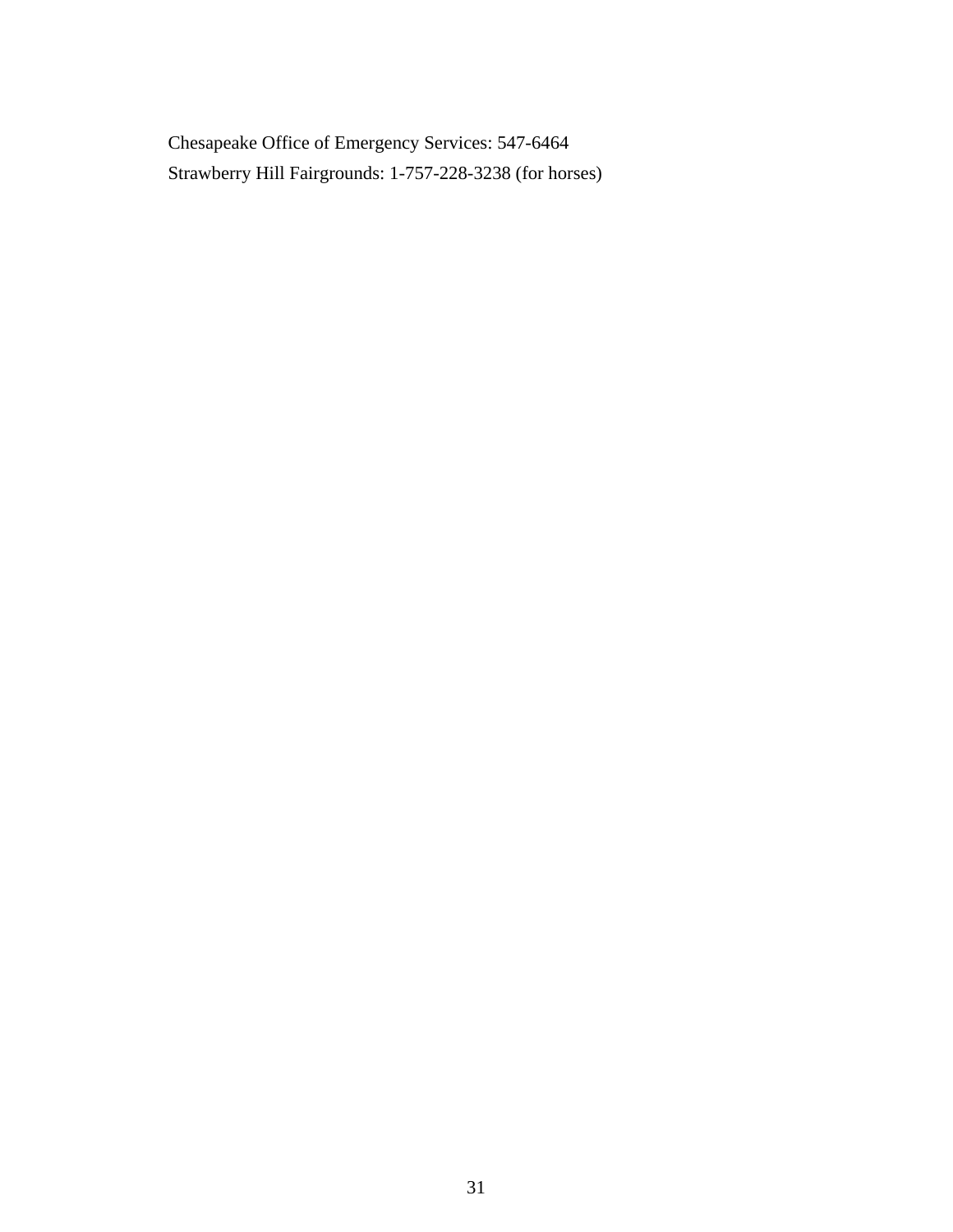# **COPING WITH CHILDREN'S REACTIONS TO DISASTERS**

The course of growing up for the average child consists of certain regularities. For most school-age children regularity involves the presence of parents, awakening in the morning, preparing for school, meeting with the same teacher, the same children, playing with friends, sleeping in the same bed, essentially being able to depend on a series of predictable events. The child expects dependability from adults and certainly from the forces of nature. For the pre-school child, life is much the same. He or she spends the day within a familiar world at home, with a babysitter or at the nursery school. The family environment remains more or less constant. When there is an interruption in this natural flow of life, the child experiences anxiety and fear. How adults help the child to resolve these problem times may have a lasting effect on the child A child needs reassurance by the parents' words and actions: "We are all together and nothing has happened to us." "You don't have to worry, we will look after you."

*Listen* to what the child tells you about fears. Listen when your child tells you about personal feelings and his or her interpretation of what has happened.

*Encourage* the child to talk and express her or his feelings.

*Explain* to the child known *facts* that can be understood.

Once things settle down, try to *get routines back to normal as quickly as possible*. Don't be surprised if your child is afraid to go to bed, fall asleep or has nightmares.

Be *understanding* of the fears and *flexible* to somewhat adjust to the child's needs. School counselors, teachers and other professional help may be needed if situations do not return to normal within a reasonable period of time. Don't wait too long if problems persist. Seek professional help.

The following FEMA website is designed for children to help them prepare for approaching hurricanes:

<http://www.fema.gov/kids/hurr.htm>